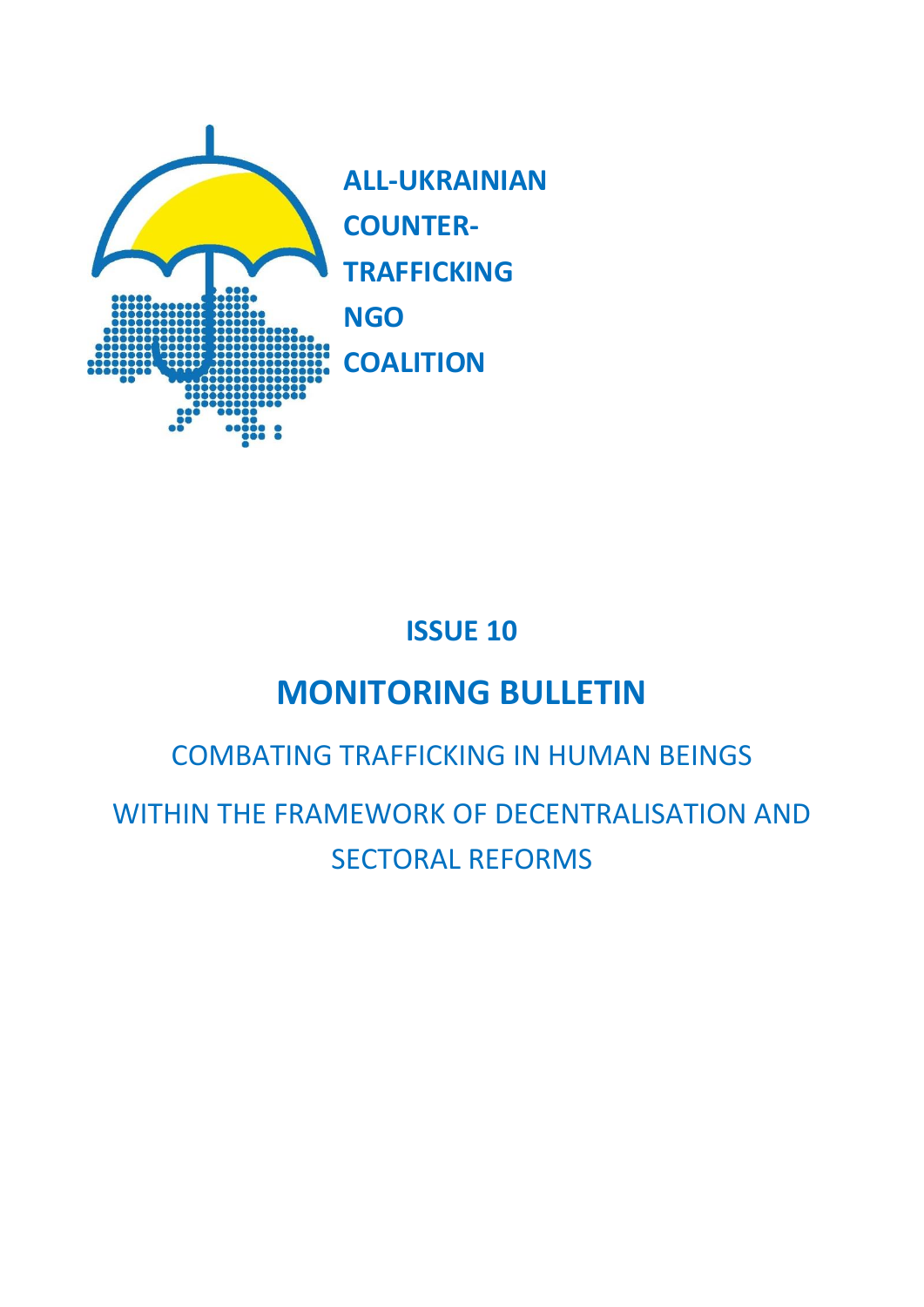*We bring to your attention the latest issue of our periodical, which is entirely devoted to the impact of the second stage of decentralization and public administration reforms, changes in social protection and other areas on combating trafficking in human beings. In choosing this topic, we assumed that the many transformations they led to had to affect the effectiveness of counter-trafficking activities in one way or another.* 

*Unfortunately, along with certain achievements, there are a number of issues that require prompt response by public authorities. In particular, the systemic shortcomings in the work of the National Mechanism for Interaction, which the Coalition has repeatedly drawn attention to, have not only remained but are also supplemented by the new ones, and the current conter-trafficking legislation is largely inconsistent with modern realities and needs to be revised.*

*We sincerely hope that the information we provide will become a basis for further steps to improve the situation, and we take this opportunity to call on all stakeholders to cooperate and consolidate their efforts to strengthen the fight against trafficking in human beings in Ukraine.*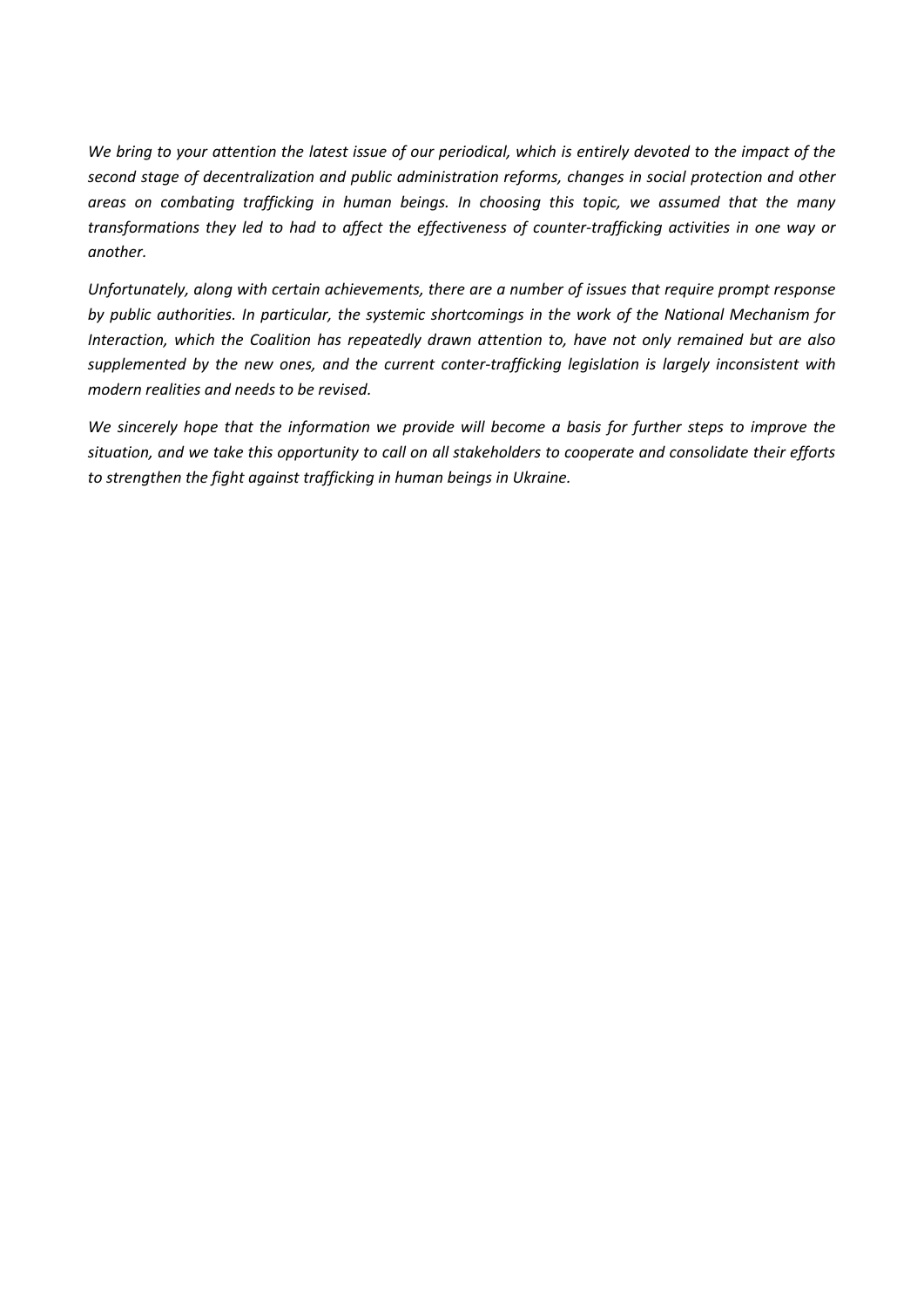## THE COALITION WAS SET UP IN 2011, OPERATES IN 24 OBLASTS OF UKRAINE AND CONSISTS OF 31 MEMBER ORGANISATIONS.



*Information is based on the data received from 21 Coalition member NGOs from 21 oblasts of Ukraine, in particular: Vinnytsia, Volyn, Dnipropetrovsk, Donetsk, Zhytomyr, Zaporizhzhia, Zakarpattia, Ivano-Frankivsk, Kirovohrad, Lviv, Mykolaiv, Odesa, Poltava, Rivne, Ternopil, Kharkiv, Kherson, Khmelnytsky, Cherkasy, Chernivtsi and Chernihiv oblasts.*

*Period: January–December 2021*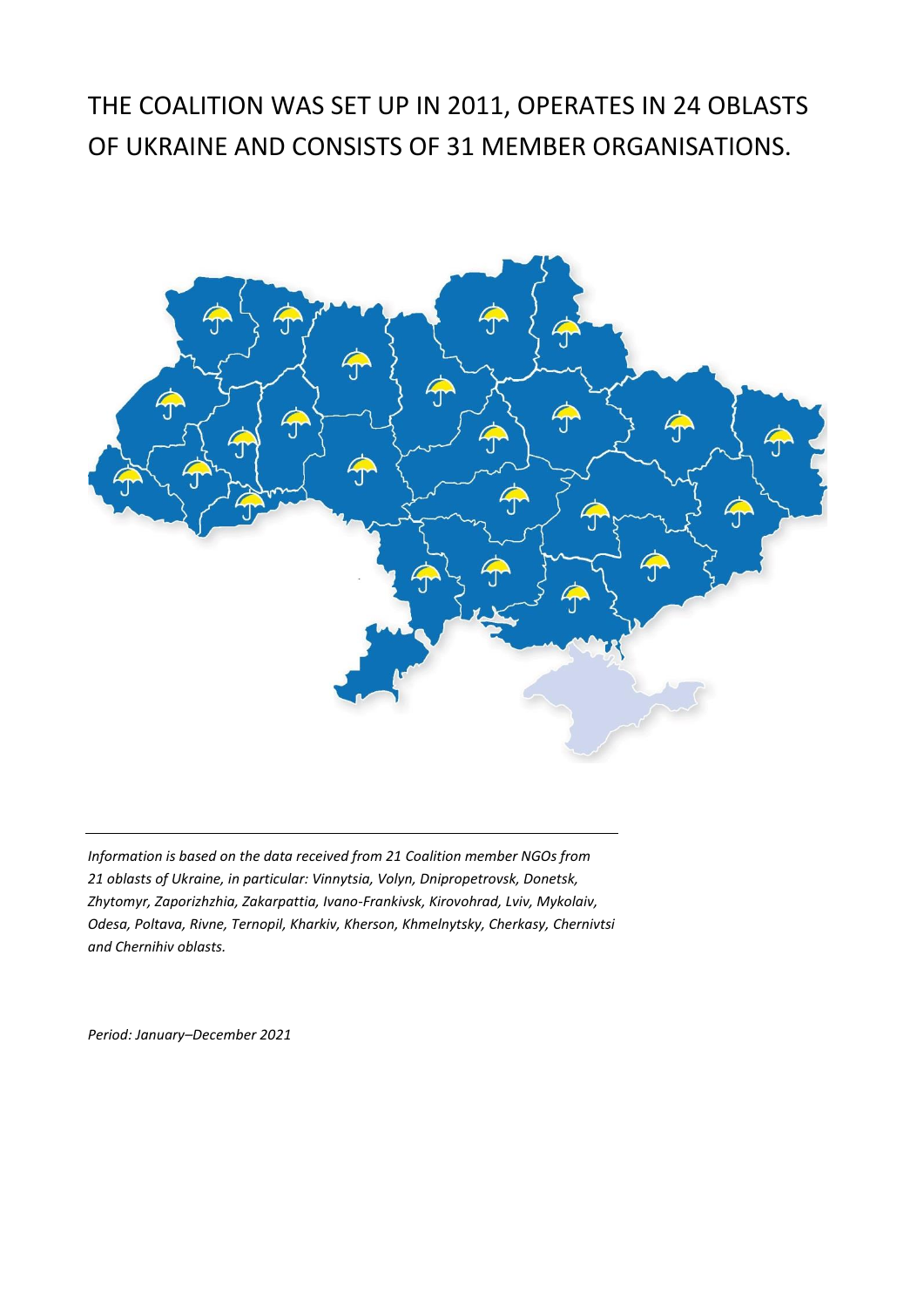### **LIST OF ACRONYMS AND ABBREVIATIONS**

NPU Main Directorate — Main Directorate of the National Police

- Law Law of Ukraine
- IOM International Organization for Migration
- NMI National Mechanism for Interaction
- NP National Police of Ukraine
- NSS National Social Service of Ukraine
- NGO non-governmental organization
- OSA oblast state administration
- LSGB local self-governing body
- VTHB victim of trafficking in human beings
- CPO community police officer
- RSA raion state administration
- CAS children's affairs service
- TC territorial community
- SW social worker
- ASC administrative service centre
- CPSS centre for providing social services
- CSS centre for social services
- CSSFCY Centre of Social Services for Family, Children and Youth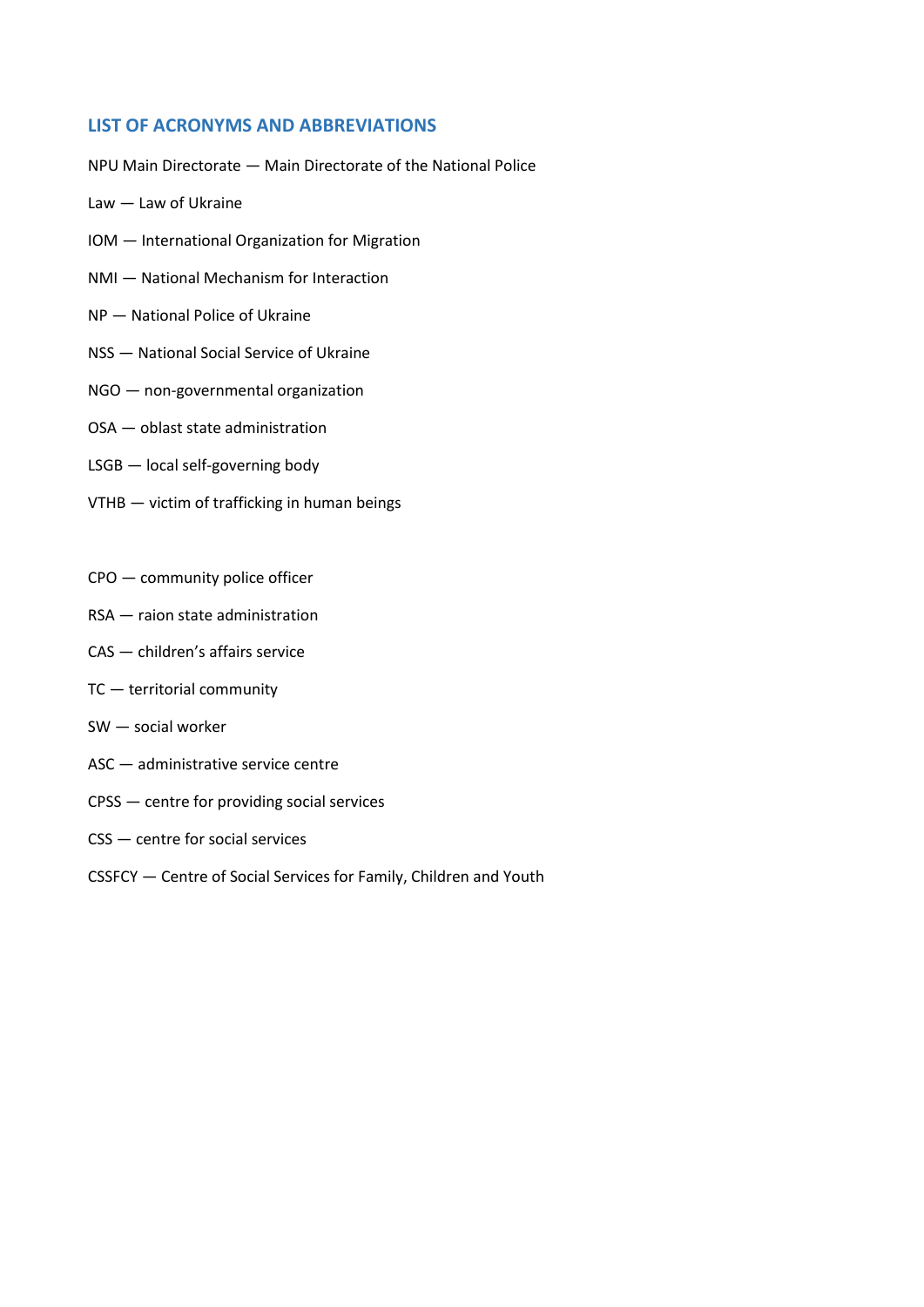## DECENTRALISATION REFORM AND COMBATING TRAFFICKING IN HUMAN BEINGS

### **REDUCTION OF THE NUMBER OF RESPONSIBLE OFFICIALS**

As a result of the consolidation of raions and the related processes of liquidation of RSAs, the number of officials responsible for the procedure of establishing the status of VTHB has significantly decreased, which creates certain problems for both specialists and victims.

**THE NUMBER OF RESPONSIBLE PERSONS DECREASED**

## **BY ALMOST 3.5 TIMES**

The expansion of territorial coverage has led to an increase in the burden on employees of the newly formed raion administrations, including those appointed to be responsible for the procedure for establishing the VTHB status. As a rule, relevant duties are added to the existing functional responsibilities of officials, which include a number of other areas: preventing and combating domestic violence, gender-based violence, implementation of state policy on family, gender equality, demographic development, which prevents from paying sufficient attention to combating trafficking in human beings and may significantly affect the timing of the status determination procedure, the quality of preparation of documents, etc.

### **"**

Elvira Mruchkovska

### **Suchasnyk Plus NGO**

Changes in the administrative system have led to a significant reduction in the number of responsible officials. Undoubtedly, the load on them has increased exponentially, especially since some of them perform their functions in different areas. For example, as the person responsible for establishing the VTHB status and as human resources manager. These among other factors affect the level of access to assistance for people who consider themselves victims of trafficking. There questions about the conditions and standards of providing assistance to children VTHB remain unanswered. In order to conduct an interview with such a child, you shall need a suitable room, specially trained specialists outside the structural units of social protection, which creates an additional workload.

At the same time, it should be noted that a number of NGOs who are members of the Coalition believe that the reduction in the number of responsible persons at the raion level does not significantly affect the situation in their regions, citing a small number of incidents or the practice of applying directly to responsible structural subdivisions of Oblast State Administrations.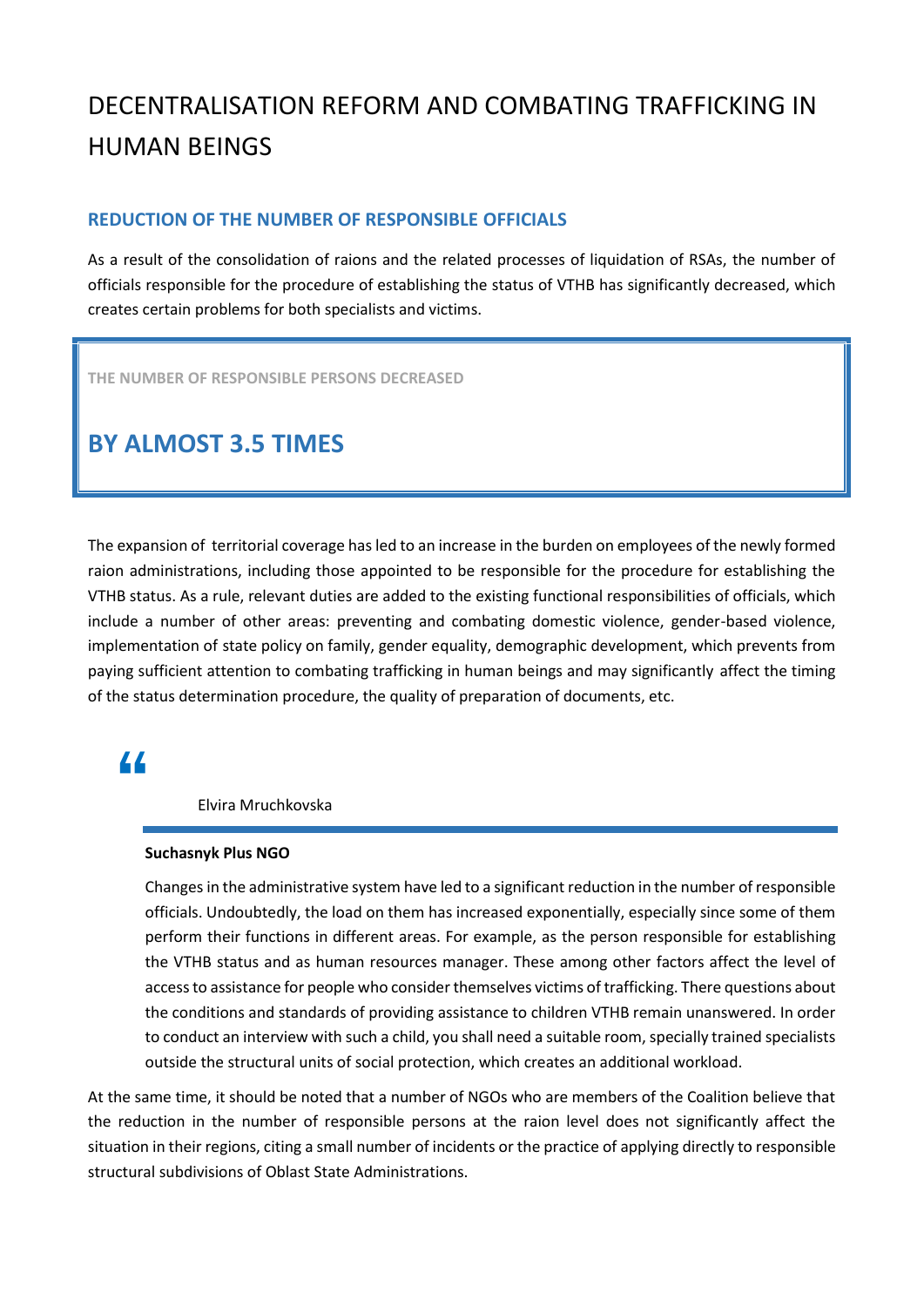### Olena Morhun

#### **Promin Dnipro NGO**

So far, the reduction in the number of responsible officials has not led to an excessive burden on them, as only a small number of victims are applying to get the status. For example, in autumn this year the police released 120 people who were detained and exploited at an agricultural enterprise in the Novomoskovsk raion of the Dnipropetrovsk oblast. Of these, only 17 filed a complaint to the police and were transported to Kyiv, where they testified and received assistance. So far, none of them has applied to the responsible officials in Dnipropetrovsk oblast to receive the VTHB status.

### **"**

#### Natalia Kozakevych

### **CF Caritas Ivano-Frankivsk UGCC charitable organization**

Since the tendency in our region is that the majority of people applying for the status apply to the head of the Oblast State Administration, in our opinion, the impact of these changes will not be as significant.

Reorganization processes of public authorities have led to personnel changes — many newly formed RSAs have appointed new specialists to be responsible for establishing the VTHB status, and they often had no experience in combating trafficking in human beings.

### **"**

Alla Studilko

#### **Spring of Hope Vinnytsia Human Rights Organisation**

It should be noted that the vast majority of those responsible are newly appointed persons or specialists who have not worked in prevention and combating trafficking in human beings. Therefore, it is important to improve their skills to provide quality services to persons likely to be victims of trafficking.

However, the main problem that may arise due to the reduction in the number of responsible officials is reduced access of potential victims of trafficking to assistance. The issue of poor transport connections between remote settlements and new raion administrative centres is already acute. Many do not have regular passenger traffic at all, so locals who do not have their own car have to travel to raion centres with transfers or use the services of private carriers and spend a lot of money on it. In fact, this makes it virtually impossible to access help for victims who are in a difficult financial situation.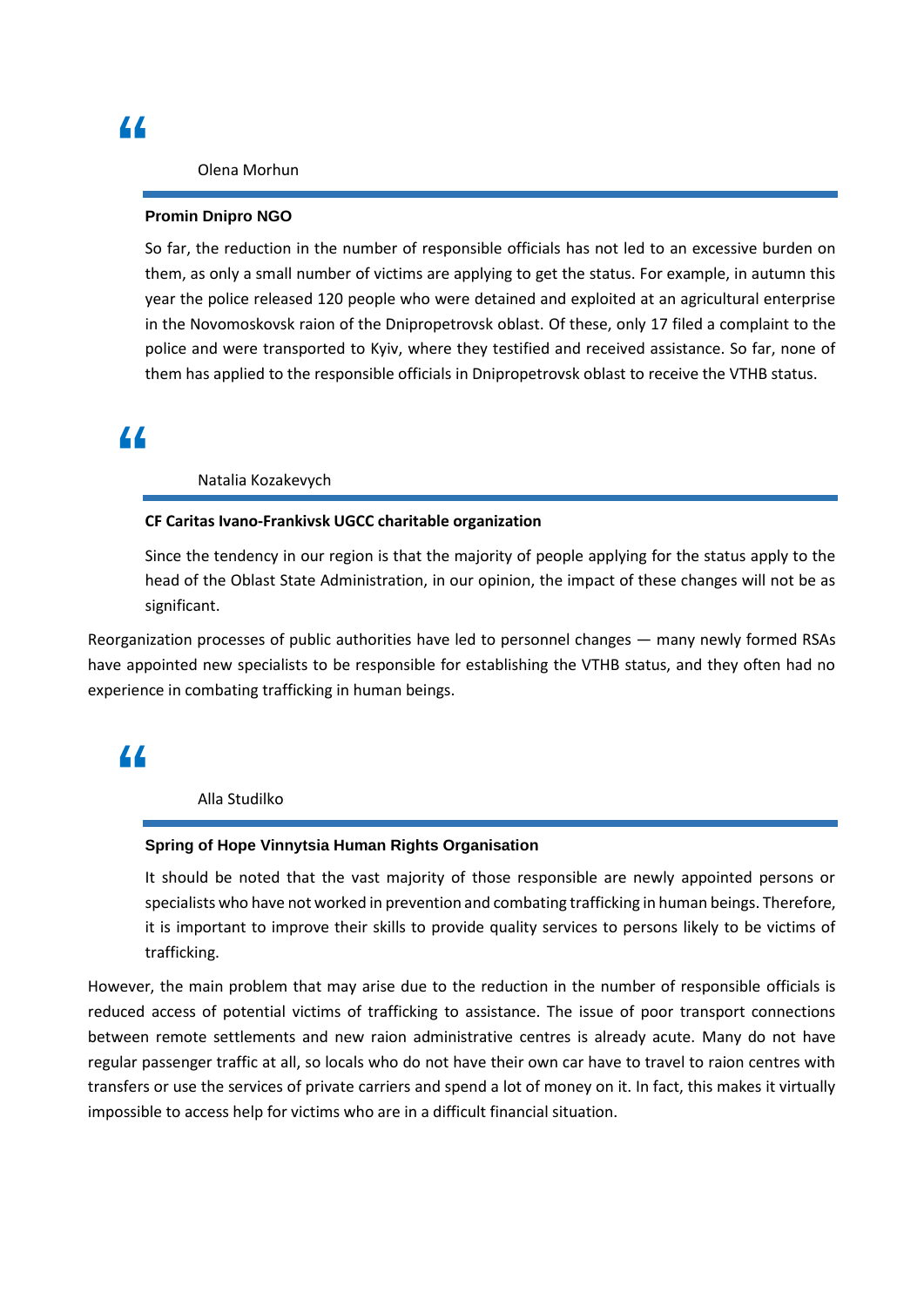### Tetiana Melnyk

### **Chaika Centre for Supporting Civic Initiatives**

In Rivne oblast, as a result of the decentralization reform, the number of raions and, accordingly, those responsible for the procedure to determine the status decreased from 16 to 4. Victims of human trafficking have found it more difficult to get to the raion centre since many settlements are located far away from it, not every place have a direct transportation to it and travel has become much more expensive. In such circumstances people do not apply to social security authorities to get the VTHB status.

### RECOMMENDATIO

NS

To the Ministry of Social Policy of Ukraine and National Social Service of Ukraine:

- ensure the development and implementation of a digital format for applying for VTHB status, and consider organizing the interviews with the responsible person through electronic means of communication to reduce the need for the physical presence for victims of trafficking who live in remote areas;
- ensure systematic training of officials responsible for the procedure for establishing the VTHB status;
- provide constant informational, advisory and methodological support to oblast and raion state administrations as regards activities in the sphere of combating trafficking in human beings, in particular, as regards the identification of victims, the procedure for establishing the VTHB status and assistance to VTHBs.

### **LSGB'S POWERS IN COUNTER-TRAFFICKING**

Unfortunately, the Law of Ukraine On Countering Trafficking in Human Beings still does not define the role of local self-government bodies in prevention activities, identifying victims and providing them with the necessary assistance. Moreover, the Law of Ukraine "On Local Self-Government" does not mention countertrafficking at all. Only Article 34 of this law provides for delegated powers in the field of social protection of the population to decide in accordance with the law on the provision of social services to persons and families with children in difficult circumstances and in need of external assistance, including victims of human trafficking. However, without the provisions of the national legislation directly mentioning the responsibilities of local self-governing bodies in counter-trafficking, this area may not draw their attention and will not be considered a priority.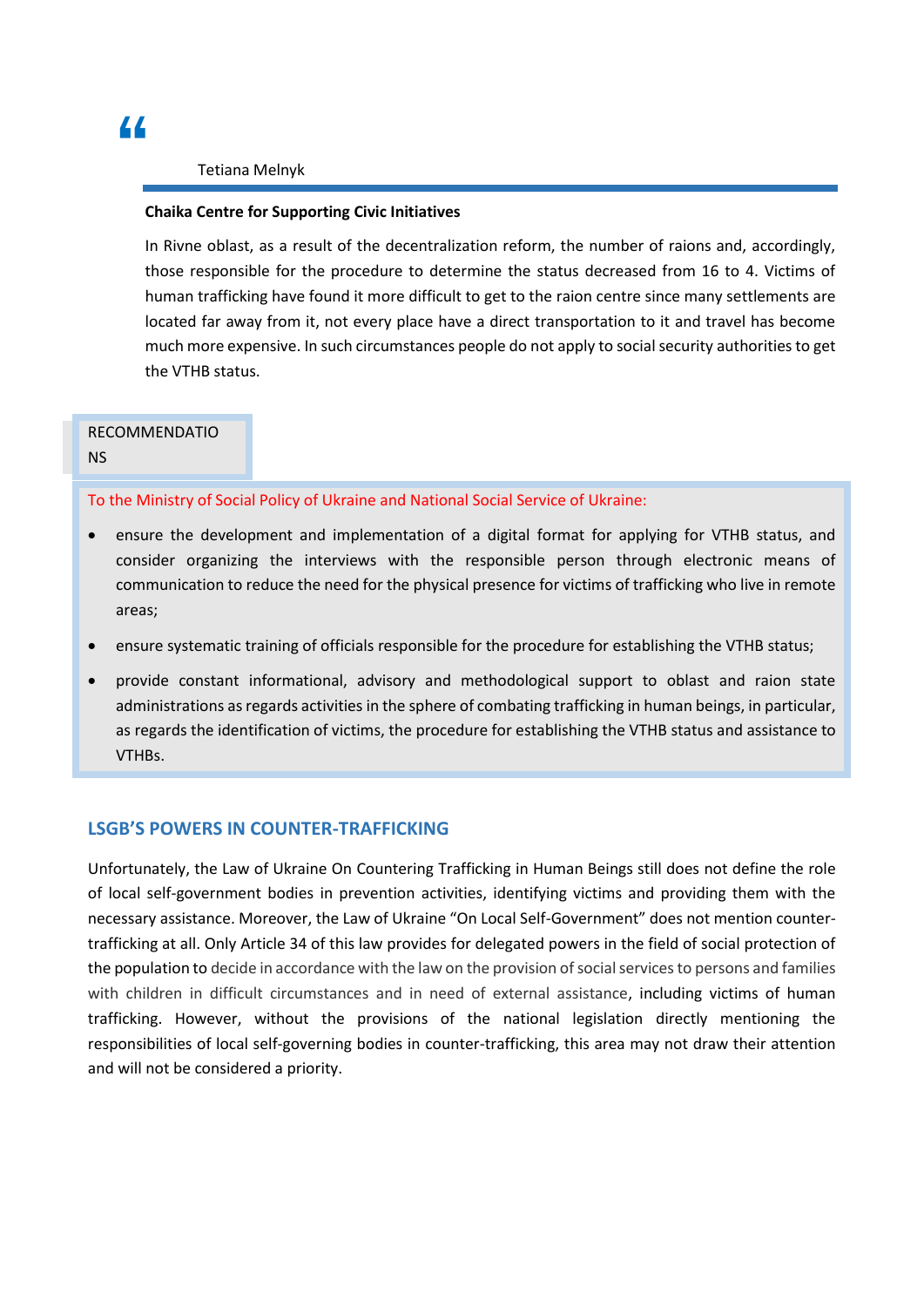#### Viktor Valchuk

#### **Volyn Perspectives NGO**

In the absence of appropriate powers in the field of counter-trafficking, providing assistance to VTHB at the territorial community is difficult. Even after establishing the VTHB status of a person, their rehabilitation (individual) plan can only be implemented at the raion or oblast level. The current situation makes all previous, long-term work in the field of counter-trafficking void.

The Coalition welcomes the Government's desire to resolve the issue of delimitation of powers between public authorities and local self-governing bodies in the field of social protection and protection of children's rights. In August 2021, after the initiative put forward by the Cabinet of Ministers, draft law No. 5849 was registered in Verkhovna Rada. It provides for amendments to 40 laws of Ukraine, including the Law On Countering Trafficking in Human Beings. Unfortunately, this draft law has not been considered to this day.

### RECOMMENDATIO

#### NS

### To the Verkhovna Rada of Ukraine:

- expedite the consideration of the draft law No. 5849 of 13.08.2021 On Amendments to Certain Legislative Acts of Ukraine Concerning the Delimitation of the Functions of Executive Bodies and Local Selfgovernment Bodies with Regard to Social Protection and Protection of Children's Rights in Connection with the Establishment of the National Social Service and Its Territorial Bodies;
- adopt the proposed amendments to Articles 5 and 8 of the Law of Ukraine "On Countering Trafficking in Human Beings.

### **IMPLEMENTATION OF THE COUNTER-TRAFFICKING POLICY AT THE LOCAL LEVEL**

The state of affairs regarding the implementation of state counter-trafficking policy at the local level, especially in rural territorial communities, leaves much to be desired. Usually, this area of activity is not considered as one of the priorities. The situation continues to be negatively affected by the fact that the powers of local self-government bodies in this area are still not clearly defined at the legislative level, and therefore the activity depends to a greater extent on the political will of the leadership. Currently the share of territorial communities that integrated counter-trafficking measures in their policy papers is minor.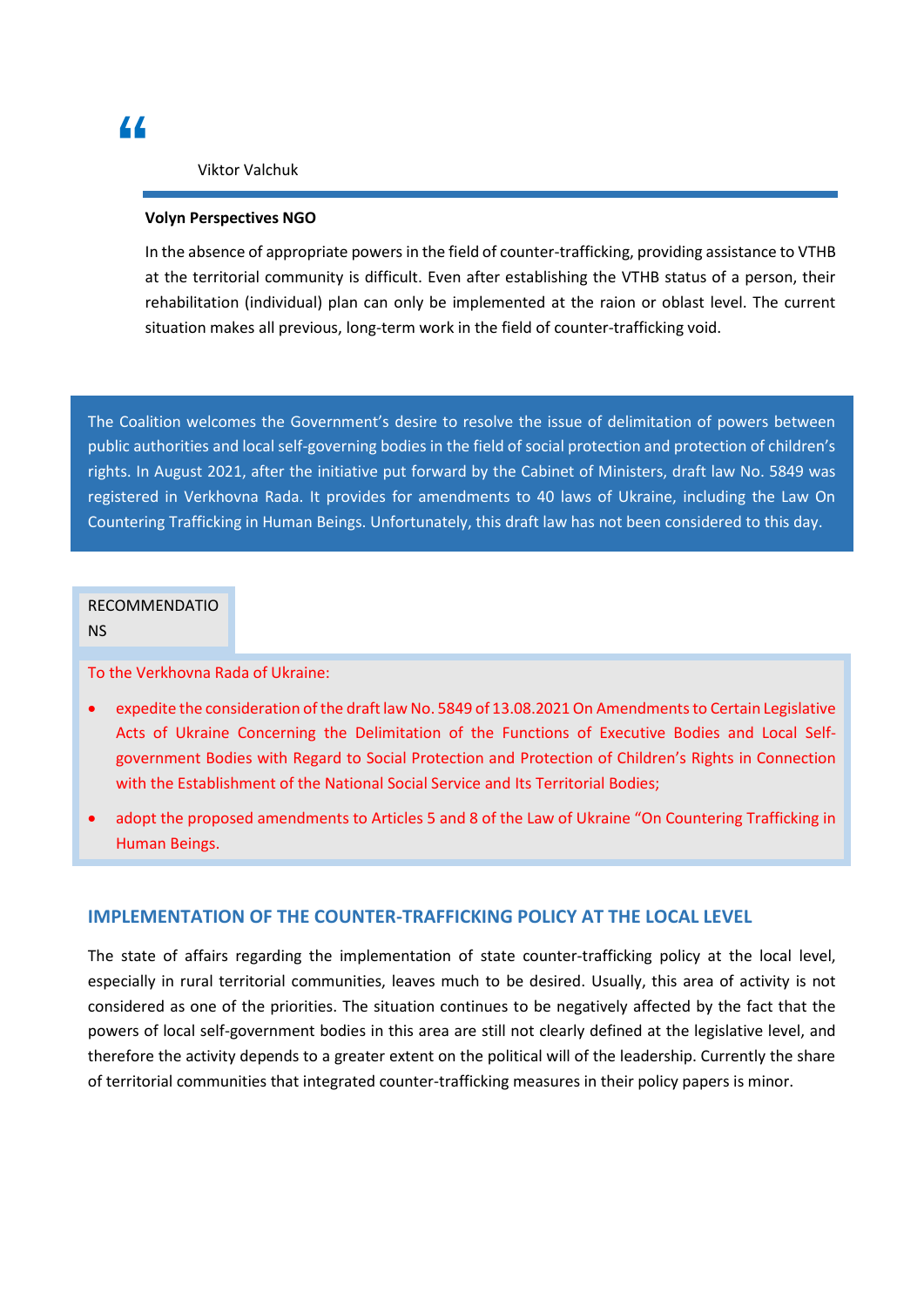Halyna Kravets

#### **TCWC Revival of the Nation NGO**

The way the heads of local self-government bodies treat the issue of counter-trafficking is mixed: some demonstrate a high level of understanding of the problem and recognize the need to take action, while others do not consider the issue of counter-trafficking to be their area of responsibility, largely due to the imperfection of the current legislation, which does not define local selfgovernment bodies as subjects of the National Mechanism of Interaction of Actors in the Field of Combating Trafficking in Human Beings.

The situation is complicated by the fact that there are no leverages over territorial communities' local selfgovernment bodies since the state guarantees them the right to independently resolve issues of local importance within the limits of their own and delegated powers.

### **"**

### Elvira Mruchkovska

### **Suchasnyk Plus NGO**

According to the law, within the framework of their decisions local self-government bodies are considered separate entities. Unfortunately, the current legislation of Ukraine has a number of inconsistencies that have led to a situation of "situational" leadership within the development of local counter-trafficking policies. At the moment, local self-government bodies are quicker to respond to measures implemented by public organizations. In the context of overcoming complex financial problems, community leaders logically give priority to direct functional commitments defined by logical legislation. Local authorities are trying to establish cooperation with local selfgovernment bodies, including in the field of anti-trafficking. However, they have no direct influence on local self-government bodies.

According to the information received from the NGOs who are members of the Coalition, at the moment the vast majority of communities have structural subdivision and/or officials whose responsibilities include the countering trafficking in human beings. However, preventive, educational and training activities in their territory, as well as assistance to local residents affected by human trafficking, are mostly provided by representatives of oblast and raion government agencies, as well as regional NGOs working in this field.

### RECOMMENDATIO NS

To the Ministry of Social Policy of Ukraine, National Social Service of Ukraine in cooperation with international and civil society organizations: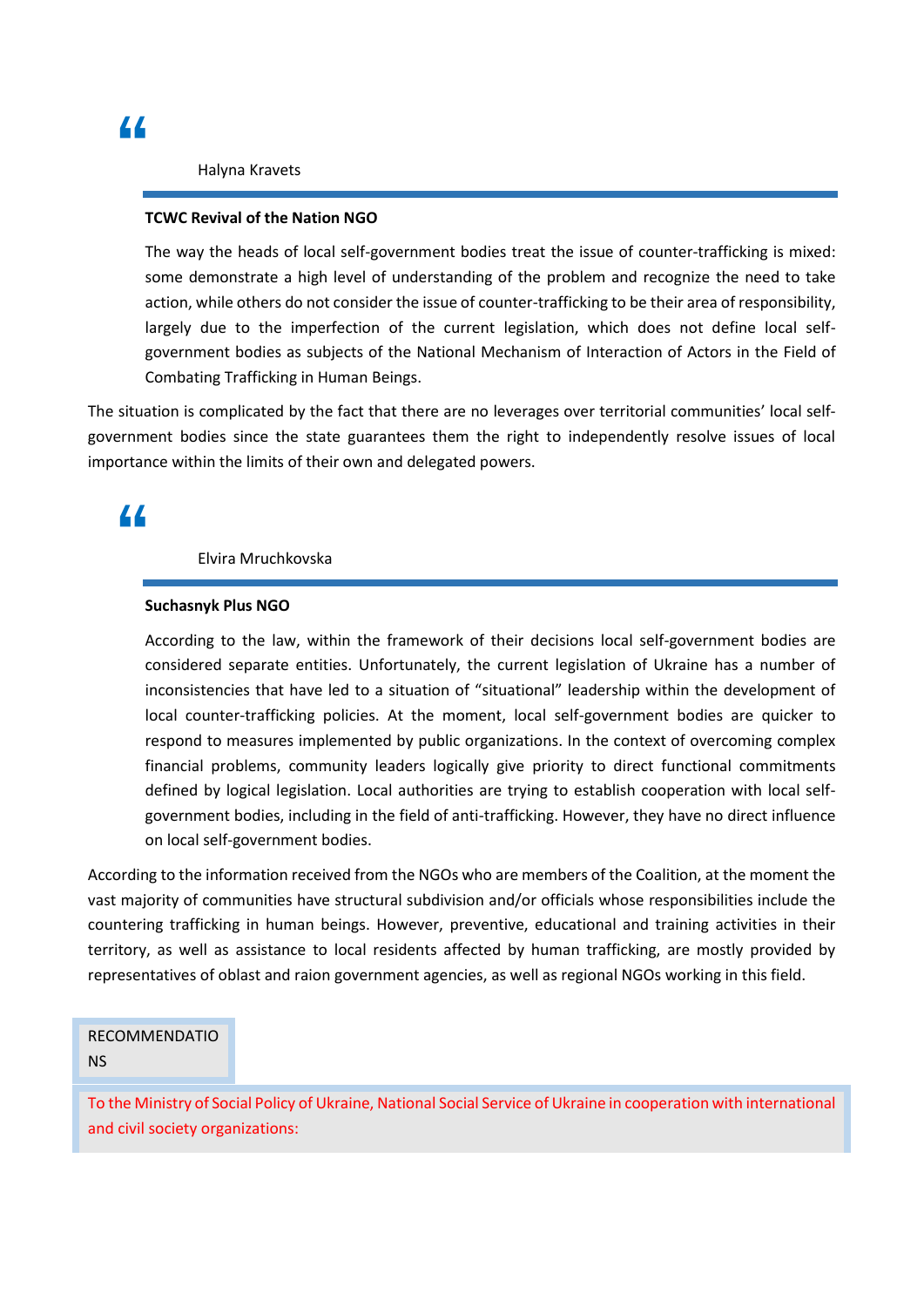- promote the formation of a responsible attitude of local self-government bodies to the issues of ensuring sustainable prevention and countering trafficking in human beings by involving them in systematic and consistent informational and explanatory activities;
- encourage local self-government bodies to develop local counter-trafficking programs or at least to include relevant components in comprehensive social programs;
- provide for the participation of local self-government bodies in the implementation of state/oblast/raion counter-trafficking programs;
- promote informational and explanatory activities in the field of counter-trafficking, create relevant separate sections on the official websites of territorial communities.

### **FINANCIAL DECENTRALISATION**

As a result of the decentralisation reform, local communities have gained financial independence and the right to retain most local taxes in their own budgets, as well as to receive state subsidies and subventions. However, although they have been recognized as capable, many of them lack the funds to organize full-scale work in the field of social protection, and therefore have to decide what measures need to be funded. Unfortunately, this choice is usually not made in favour of measures to prevent and counter trafficking in human beings.

Summarizing the information provided by NGOs that are members of the Coalition, it can be argued that the vast majority of local communities does not allocate funds for counter-trafficking at all, and if funding is still provided, it is small, and usually used for informational and educational campaigns and printing thematic information materials.

As a result of financial decentralisation, the state of resources for counter-trafficking in raions does not look good either. After transferring some of their powers to communities raions lost a significant part of taxes previously collected by raion budgets, and therefore have much fewer financial opportunities.

**"**

### Natalia Kulikova

### **Chernihiv Public Committee for Human Rights Protection**

As of today, communities have almost no funding for social programs, so there is no hope for active work. As for raion programs, in our opinion, they will not be adopted in the absence of financial and human resources, as well as the transfer of powers to local communities.

## **"**

### Elvira Mruchkovska

### **Suchasnyk Plus NGO**

Effective planning and implementation of counter-trafficking policy is possible with the strengthening of economic capacity of communities, active cooperation between the authorities and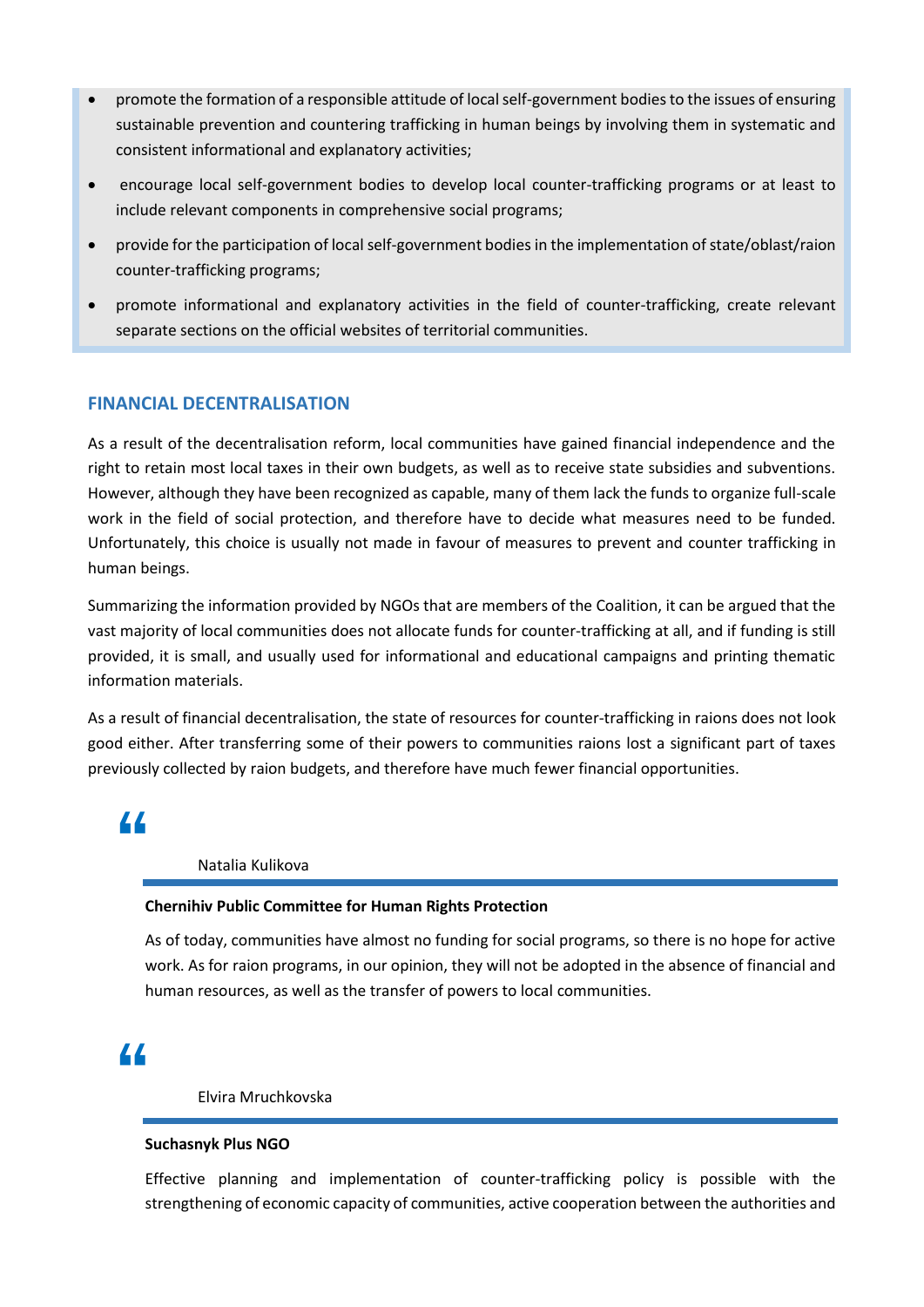local governments, as well as the provision of special funds such as subventions, grants, subsidies from the state budget. To date, we do not know the regulations for receiving state subventions and subsidies for counter-trafficking activities in local communities. At the same time, there are considerable efforts on the part of the central authorities to finance initiatives to combat domestic violence from the state budget. For example, Khotyn territorial community received funds from the state budget for the implementation of a number of measures to combat domestic violence. Crisis rooms for victims of domestic violence have also been set up in six communities using state funding. Unfortunately, the same cannot be said about financing counter-trafficking measures neither in the field nor by central authorities.

### RECOMMENDATIO

### NS

To the Cabinet of Ministers of Ukraine and Ministry of Social Policy of Ukraine:

- stimulate local self-government bodies to finance counter-trafficking activities;
- disseminate the practice of holding social project and state grant competitions for the implementation of counter-trafficking measures;
- provide subventions from the state budget to local budgets for the implementation of measures to combat trafficking in human beings, in particular for the development of a network of specialized support services for victims.

### **TRANSFER OF RESOURCES TO COMMUNITIES**

Within the framework of decentralisation a significant part of the facilities that were previously managed by oblast and raion state structures were transferred to the communal ownership of territorial communities. The hasty and insufficiently calculated redistribution of resources has led to a number of new problems that hinder the provision of quality and timely assistance to people in difficult life circumstances, including VTHB.

Transferring social services institutions to the ownership of communities happened without taking into account the actual needs of the population in social protection. Only the location of the facility on the territory of the newly formed community and the desire of the local self-government to take over the facility were taken into account. As a result of this approach, communities do not have the same opportunities to meet the social needs of the population, many of them lack necessary infrastructure.

### **"**

Tetiana Melnyk

### **Chaika Centre for Supporting Civic Initiatives**

The newly created territorial communities in Rivne oblast are very different. A total of 64 communities have been created in the oblast. Only a third of them have a good economic base and infrastructure. These are usually urban and rural communities formed on the territory of former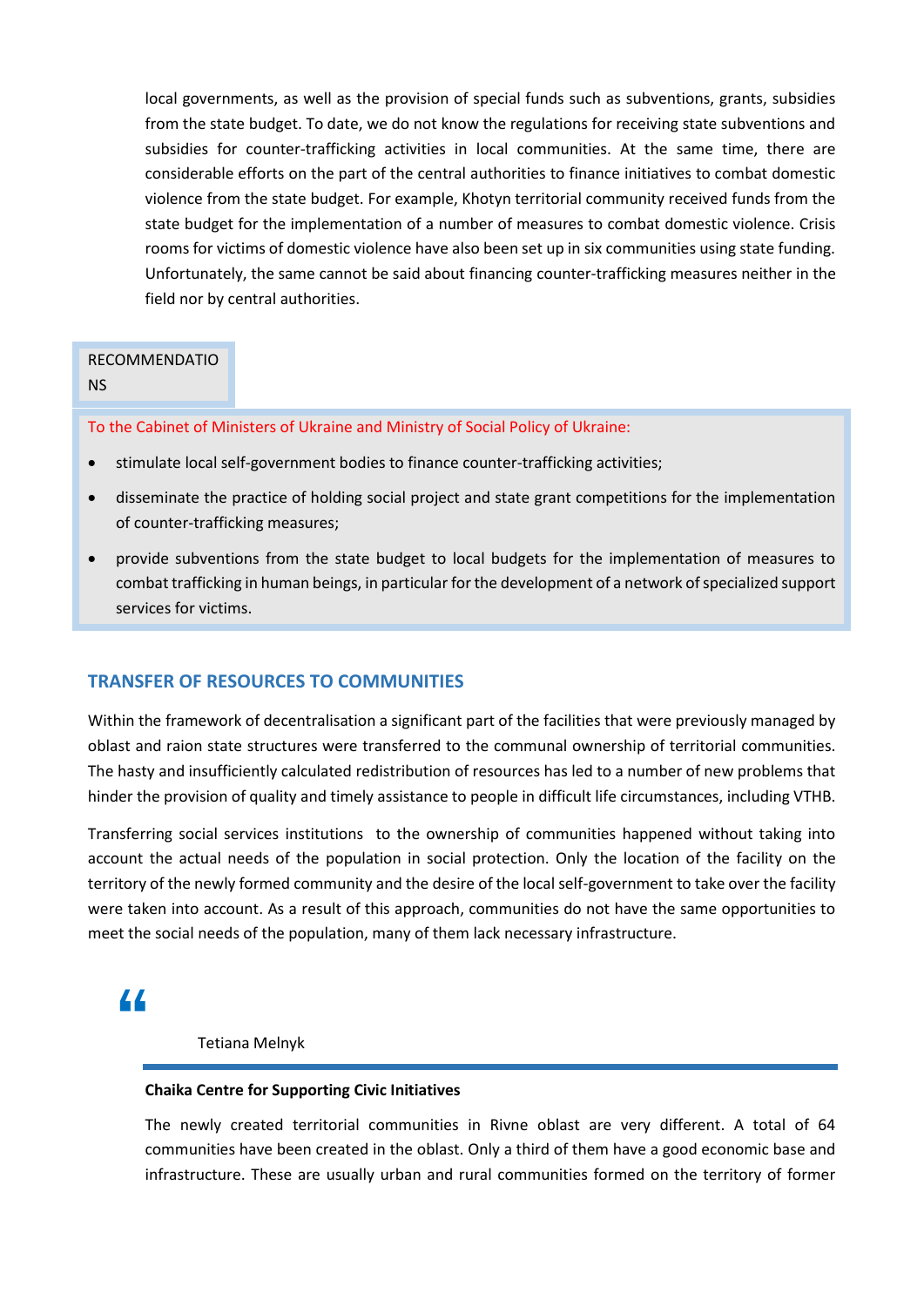raion centres. Most of the staff is still working there. However, most communities are rural and have no social assistance facilities and human resources.

As the current legislation stipulates the provision of basic social services for the population, in the absence of any inherited infrastructure local governments are forced to look for ways to solve this problem, based primarily on available resources.

Facilities that provide social services (Social Service Centres, centres for provision of social services, etc.) currently operate in about 60% of local communities. As a rule, such facilities are located in the communities where the CSSFCYs and territorial social service centres were located, as well as in financially viable communities that have the capacity to maintain such facilities. For the most part, the staffing of these institutions leaves much to be desired.

In **Zakarpattia oblast** 8 SSCs and 25 community CPSSs have been established as of the end of 2021, i.e. less than 40% of TCs have such institutions. The total number of employees in these centres is 88 people.

In **Ivano-Frankivsk oblast** SSCs have been established in 5 communities, CPSSs — in 9 communities, and 18 communities introduced the position of SW. There are 105 social work specialists in Ivano-Frankivsk oblast in total.

In **Dnipropetrovsk oblast** there are currently 14 SSCs, 36 CPSSs, 16 local communities have social work specialists, and the rest have not yet established institutions which can provide such services.

In **Mykolaiv oblast** as of the end of 2021 in 52 communities the social protection of the population is being comprehensively covered: 10 TCs formed SSCs, 18 TCs — CPSSs, 13 TCs — territorial centres of social services, 11 TCs have not yet established institutions of this type, but have social work specialists and social workers employed in the social protection departments.

Another problem is the professional competence of social service professionals, especially in providing assistance to victims of trafficking. Unfortunately, some of them have only theoretical knowledge, some do not even realize that they should provide services to VTHB which according to the Law of Ukraine "On Social Services" are classified as people in difficult life circumstances.

## **"**

### Oksana Ustynova

### **Ksena Charitable Foundation**

The lack of professional staff is quite acute in the communities. While the communities created on the basis of the former raion centres partially kept the experienced staff, the newly formed, especially rural communities, have no such specialists. There have been no cases of VTHB receiving services from the community's CPSS yet.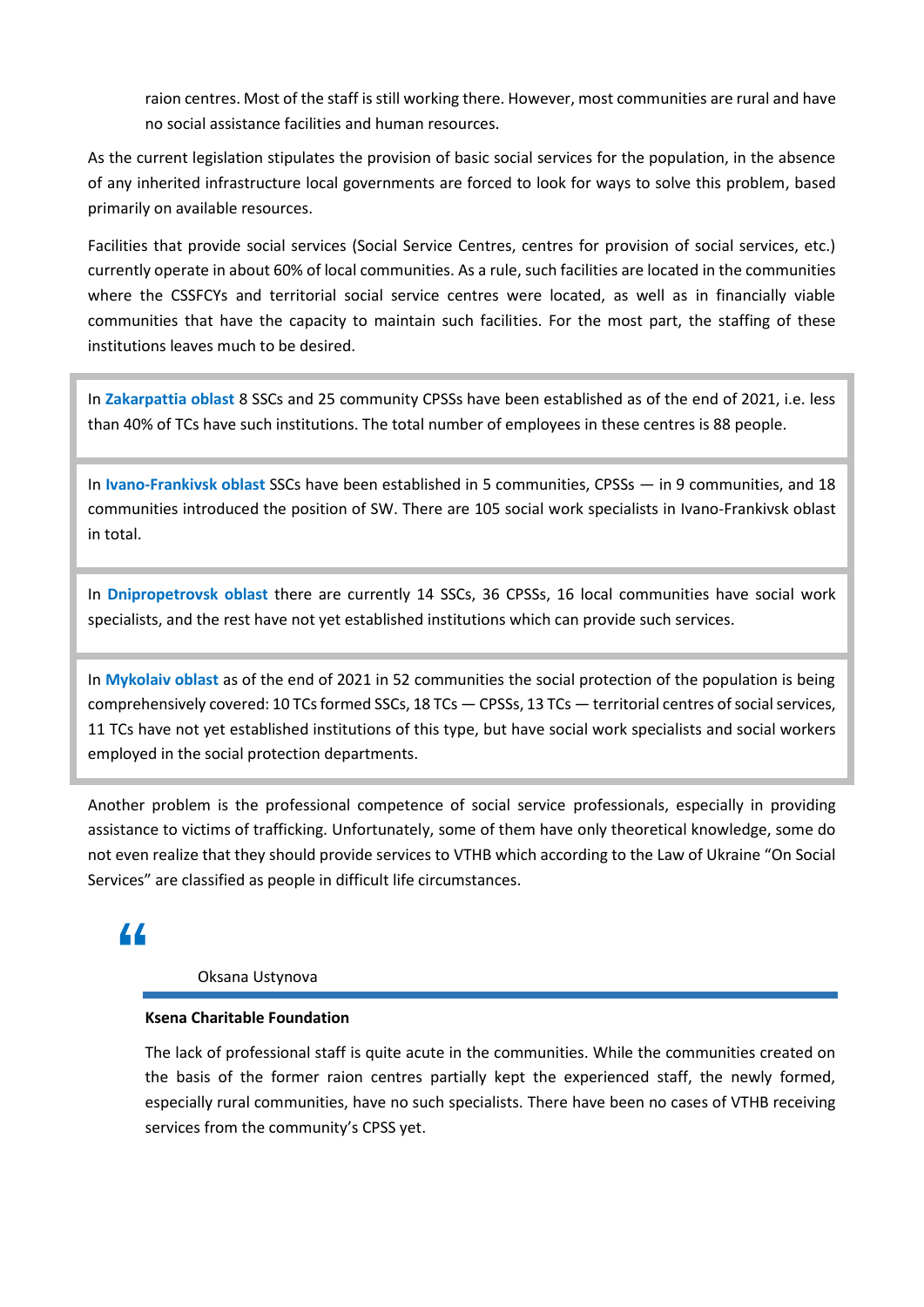#### Antonina Shostak

### **Egida-Zaporizhzhia human rights organisation**

Centers for the provision of social services at TC do not have experience with VTHB. The regulations on the centres do not cover counter-trafficking activities. Most institutions have only one employee, therefore the provision of comprehensive services to VTHB is difficult.

## **"**

Halyna Kravets

### **TCWC Revival of the Nation NGO**

It often turns out during personal communication that the employees of the newly formed SSCs and CPSSs are not even aware of the need to provide services to VTHB, and that, according to the Law "On Social Services" VTHB belong to the category of people in difficult life circumstances.

Representatives of NGOs who are part of the Coalition reiterate their deep concern at the catastrophic shortage of qualified psychologists who are able to provide quality professional assistance to victims of trafficking.

## **"**

Natalia Kulikova

### **Chernihiv Public Committee for Human Rights Protection**

The biggest problem is the lack of qualified personnel in the field of providing psychological assistance to VTHB. Only 11 psychologists work in the Social Service Centres and centres for provision of social services, two of them in Chernihiv and two in Nizhyn.

## **"**

Oksana Ustynova

#### **Ksena Charitable Foundation**

The problem of territorial communities is the lack of qualified psychologists, although such specialists graduate from four higher education institutions in the Khmelnytskyi oblast every year. When this issue was raised at the Coordination Council, it became clear that young people do not want to return to villages and small towns, but prefer to stay in Khmelnytskyi, not working in their profession.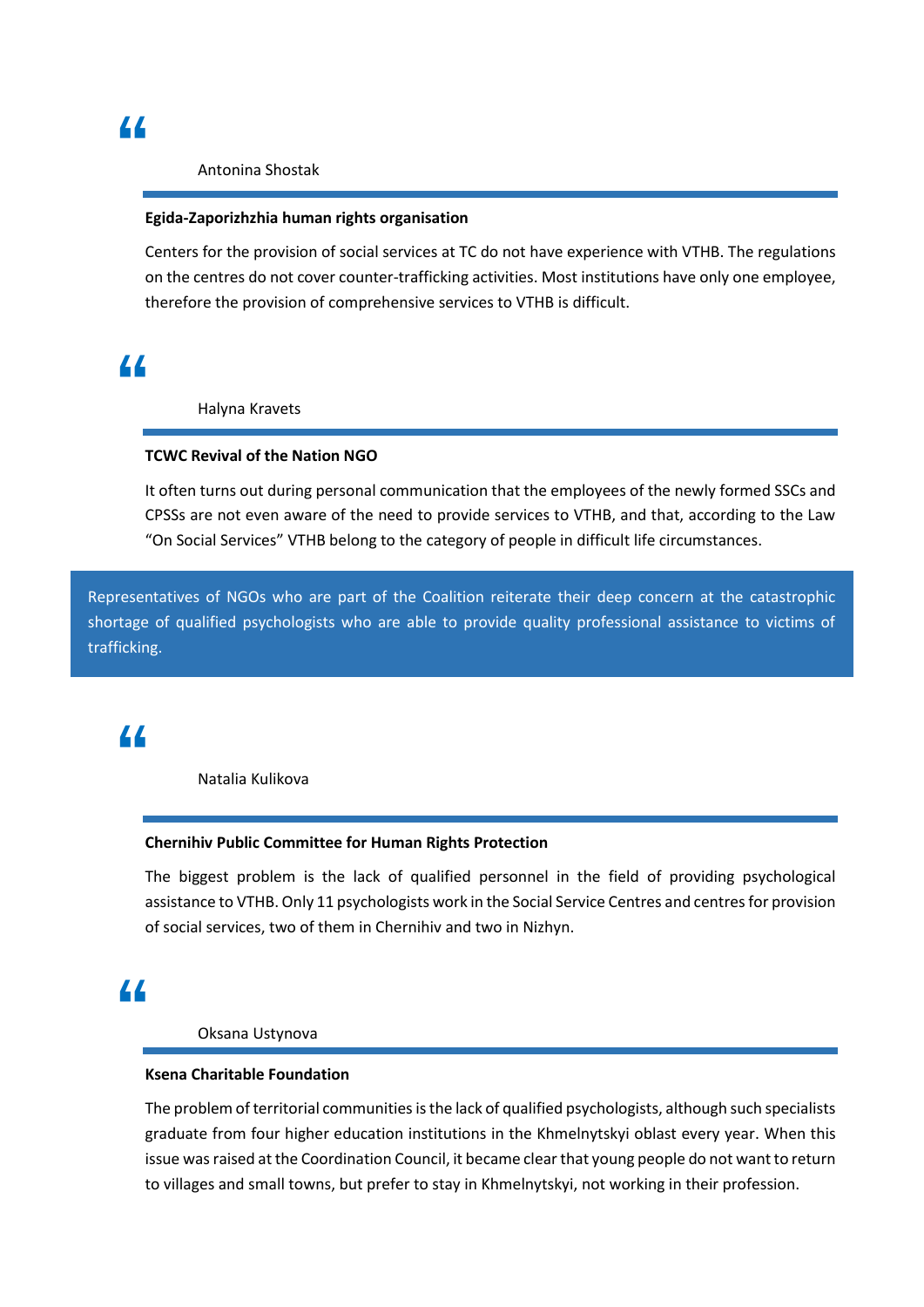### RECOMMENDATIO NS

To the Ministry of Social Policy of Ukraine, the National Social Service of Ukraine, oblast and raion state administrations, local self-government bodies in cooperation with international and civil society organizations:

- promote the expansion of the network of social institutions which can provide social services to persons who find themselves in difficult life circumstances, including VTHB;
- promote the establishment of specialized institutions for persons affected by trafficking (shelters, temporary accommodation centres, etc.);
- continue to maintain the possibility for VTHB to receive the types of assistance guaranteed by law in the state-owned institutions and/or to reimburse persons affected by trafficking the costs of rehabilitation services from the state budget;
- develop clear models and algorithms of interaction of responsible subdivisions of oblast state administrations and raion state administrations and providers of social services in territorial communities taking into account local capacities;
- ensure a systematic increase in the level of professional competence of social workers and social workers in countering trafficking in human beings, including needs assessment, rehabilitation plans and assistance to VTHB, through trainings and seminars, as well as providing them with methodological and advisory support;
- promote the counter-traffickingonline course developed by the IOM Mission in Ukraine at the request of the Ministry of Social Policy of Ukraine, and to oblige all professionals who provide assistance to people in difficult life circumstances, including victims of trafficking, to take that course (the course is being updated and will soon be available at [www.ctcourse](http://www.ctcours/).org,ua).

### **NATIONAL MECHANISM FOR INTERACTION WITHIN THE FRAMEWORK OF DECENTRALISATION**

The counter-trafficking NMI developed back in 2012 continues operating almost unchanged in the context of further decentralization and clearly needs a radical overhaul as it does not align with modern realities. In the past the Coalition has repeatedly expressed its concern about that fact and stressed that this state of affairs will inevitably lead to problems with its functioning. However, we regret to note that to date there has been no appropriate reaction from the state.

Additionally, it should be noted that the results achieved by the National Mechanism of Interaction are gradually worsening. The identification of victims, which has been and still is a weak link of state NMI actors, is currently in a very poor state. Every year fewer and fewer victims request assistance.

The number of people who have been granted VTHB status was twice lower in 2021 compared to 2020, and three times lowere compared to previous years. In addition, only a small percentage of those people actually received comprehensive assistance from the state.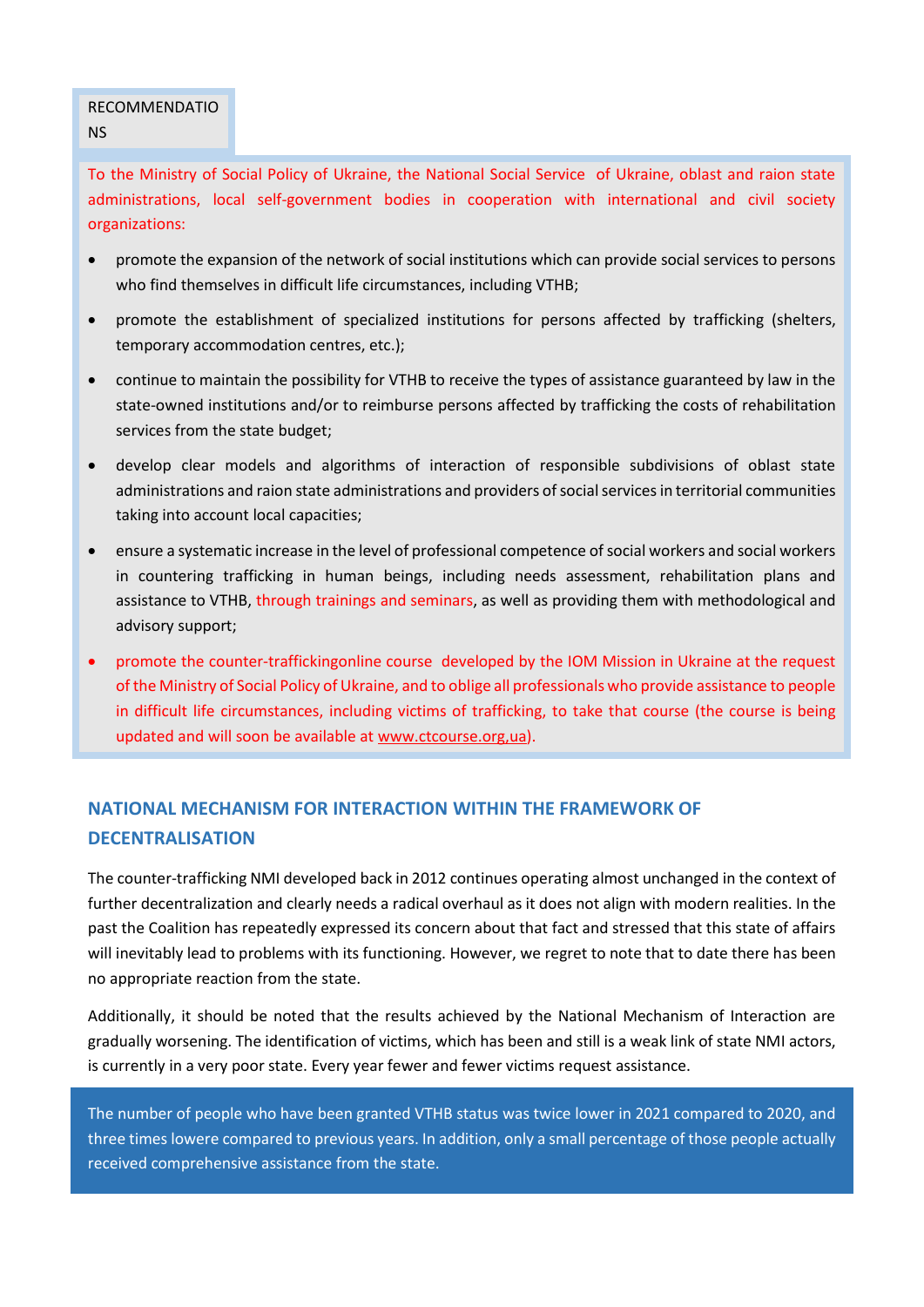### Maryna Pasiechnyk

### **Head of All-Ukrainian Counter-Trafficking NGO Coalition**

The recent significant regression in the functioning of NMI has been caused by a number of factors, primarily the imperfection of current legislation, uncertainty of the counter-trafficking responsibilities of local self-governing bodies , lack of effective model of identification, referral and assistance to VTHB within the framework of decentralisation, unorganized interaction between the authorities and LSGB and the lack of clear delineation of their functions.

Given that within the framework of decentralisation territorial communities received significant powers in the field of social protection as well as resources to meet the urgent needs of local residents, they can and should become a powerful stakeholder of the National Mechanism of Interaction. However, at present they are practically uninvolved in it. The Coalition is aware of only a few cases where VTHB received the necessary assistance in the communities where they live.

A resident of one of the territorial communities who is a victim of trafficking in human beings turned to law enforcement authorities after returning home and giving birth to a child. She was recognized as a victim in criminal proceedings under Art. 149 of the Criminal Code of Ukraine. She also submitted an application to the responsible department of the Oblast State Administration and after its review she was granted the VTHB status. As the victim's living conditions needed to be improved, she was temporarily sent to a Mother and Child Centre, where she also received psychological assistance. During her stay in the Centre, her apartment was renovated at the expense of the community. With the assistance of the TC's leadership the victim received humanitarian and financial assistance. A community lawyer also helped gather the documents necessary to receive assistance as a low-income family. The woman found a job and her child was placed in a kindergarten, where the first six months she spent at the expense of the community. In addition, the Department of Family and Youth purchased household appliances for the victim.

This example shows that communities are able to act effectively, cooperate in solving complex issues, coordinate their work with public authorities to ensure the protection of VTHBs' rights and interests.

However, almost all NGOs who are members of the Coalition note that currently victims receive assistance mainly from oblast and raion entities in cooperation with NGOs.

### **"**

Viktor Valchuk

#### **Volyn Perspectives NGO**

Assistance to victims is provided by oblast and raion NMI stakeholders. Local communities are not ready and willing to work in this area in the absence of immediate changes in counter-trafficking legislation. The current counter-trafficking NMI needs to be legally changed immediately. The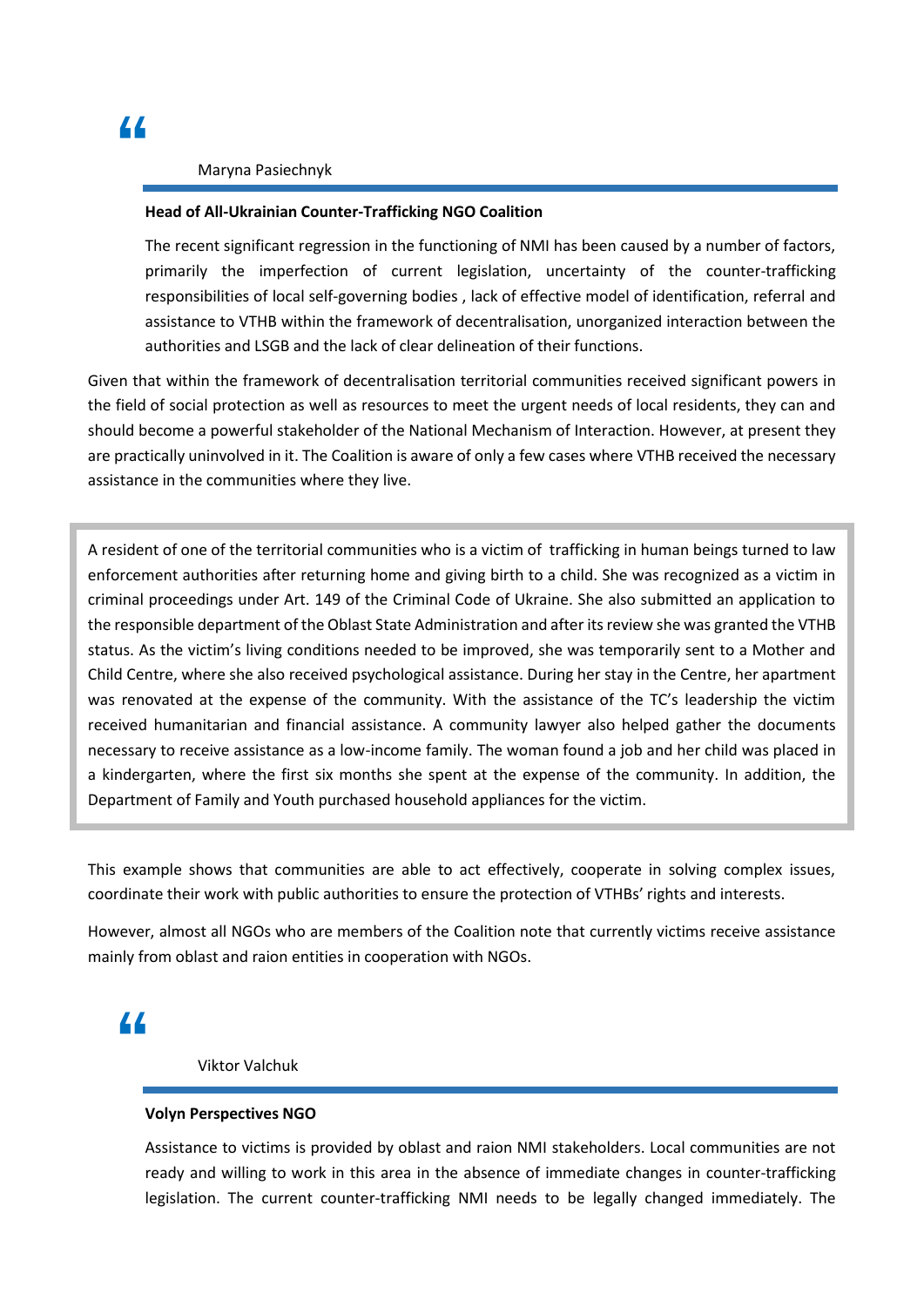implementation of administrative and territorial reform, decentralisation, as well as the implementation of quarantine measures for the second year in a row in connection with of COVID-19 had a negative impact on counter-trafficking efforts and, above all, access to assistance.

## **"**

Marharyta Parkhomenko

### **Mykolaiv Foundation "Liubystok"**

Currently VTHB receive assistance only from oblast and raion public authorities. The readiness of LSGB to work within the NMI is very low. In order for the NMI to function effectively, it is necessary to amend all counter-trafficking regulations and to assign local self-governing bodies as active participants in providing assistance to VTHB.

Another issue that hinders the NMI's effective functioning is the lack of effective mechanisms for cooperation between the executive authorities, village, town and city councils of territorial communities.

### **"**

Natalia Kulikova

#### **Chernihiv Public Committee for Human Rights Protection**

In our opinion, today NMI does not function overall, there are no clearly defined algorithms for cooperation between local self-governing bodies, raion state administrations and oblast state administrations, which creates significant obstacles for VTHB to receive the necessary social support. In addition to these problems, there is an issue of the division of powers, for example, between Chernihiv Raion State Administration and the Chernihiv Oblast State Administration. In this case, the RSA does not consider it necessary to act to counter trafficking in human beings. In 2021 documents for establishing the status of VTHB were submitted only to the Chernihiv Oblast State Administration.

### RECOMMENDATIO

NS

### To Verkhovna Rada of Ukraine and the Cabinet of Ministers of Ukraine:

• make appropriate amendments to the Law of Ukraine "On Countering Trafficking in Human Beings" and Resolutions of the Cabinet of Ministers of Ukraine "On Approval of the Procedure for Establishing the Status of Victims of Trafficking in Human Beings" and "On Approval of the Procedure for Cooperation Between Counter-Trafficking Actors" to regulate the issue of the local governments' participation in the process of identifying, providing assistance to victims of trafficking and their interaction with other NMI entities.

To the Ministry of Social Policy of Ukraine and National Social Service of Ukraine: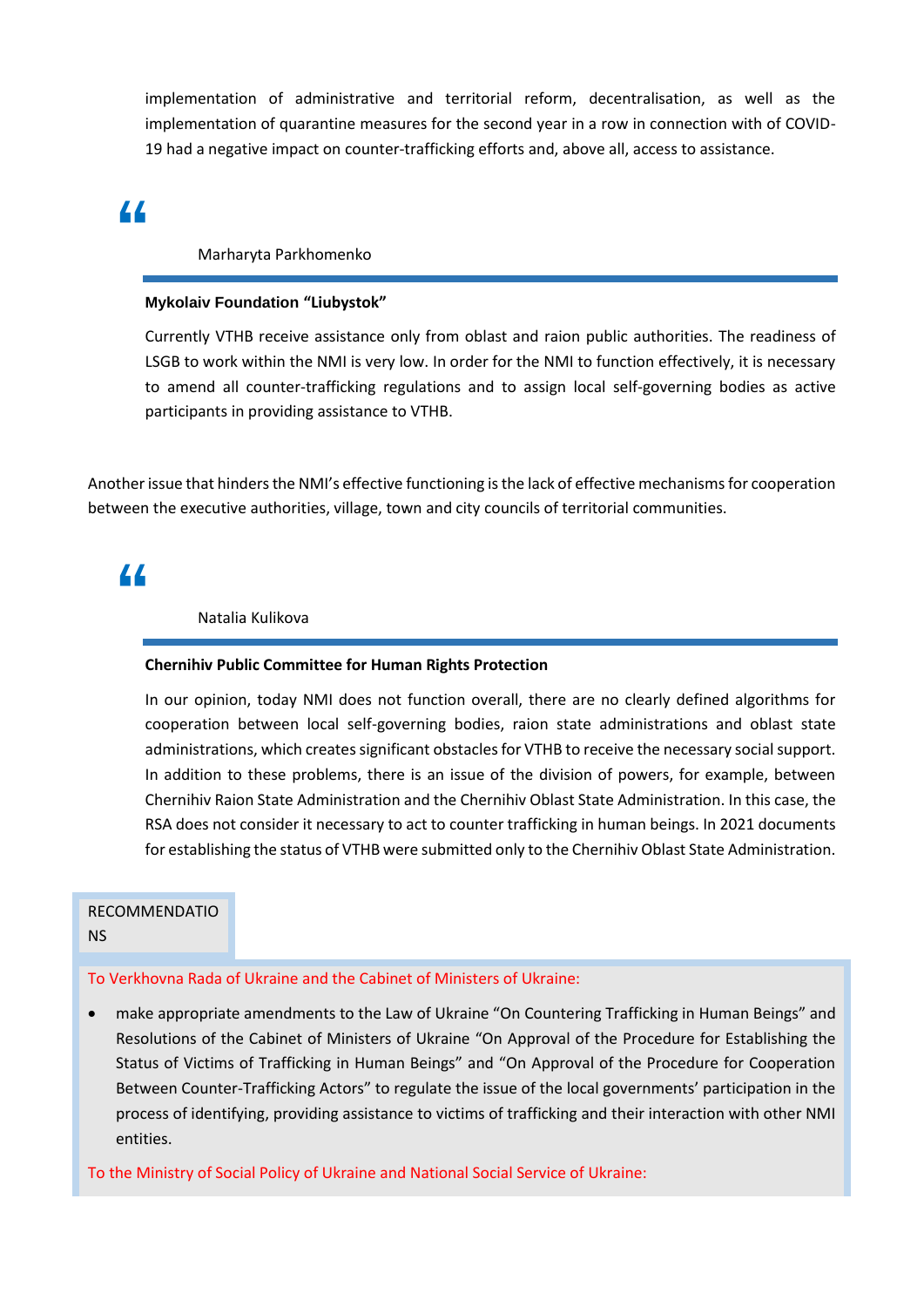- ensure a systematic increase in the level of professional competence of officials of local state administrations and local self-governing bodies in the field of combating trafficking in human beings;
- develop and approve methodological recommendations for local governments to identify and provide assistance to victims of trafficking in human beings;
- promote the strengthening of cooperation between the executive authorities and local self-governing bodies in providing assistance to VTHB;
- ensure systematic informing of the population about the possibilities for the trafficking victims to receive assistance, types and procedures for its provision, including by posting information on the official websites of TC, RSA and OSA.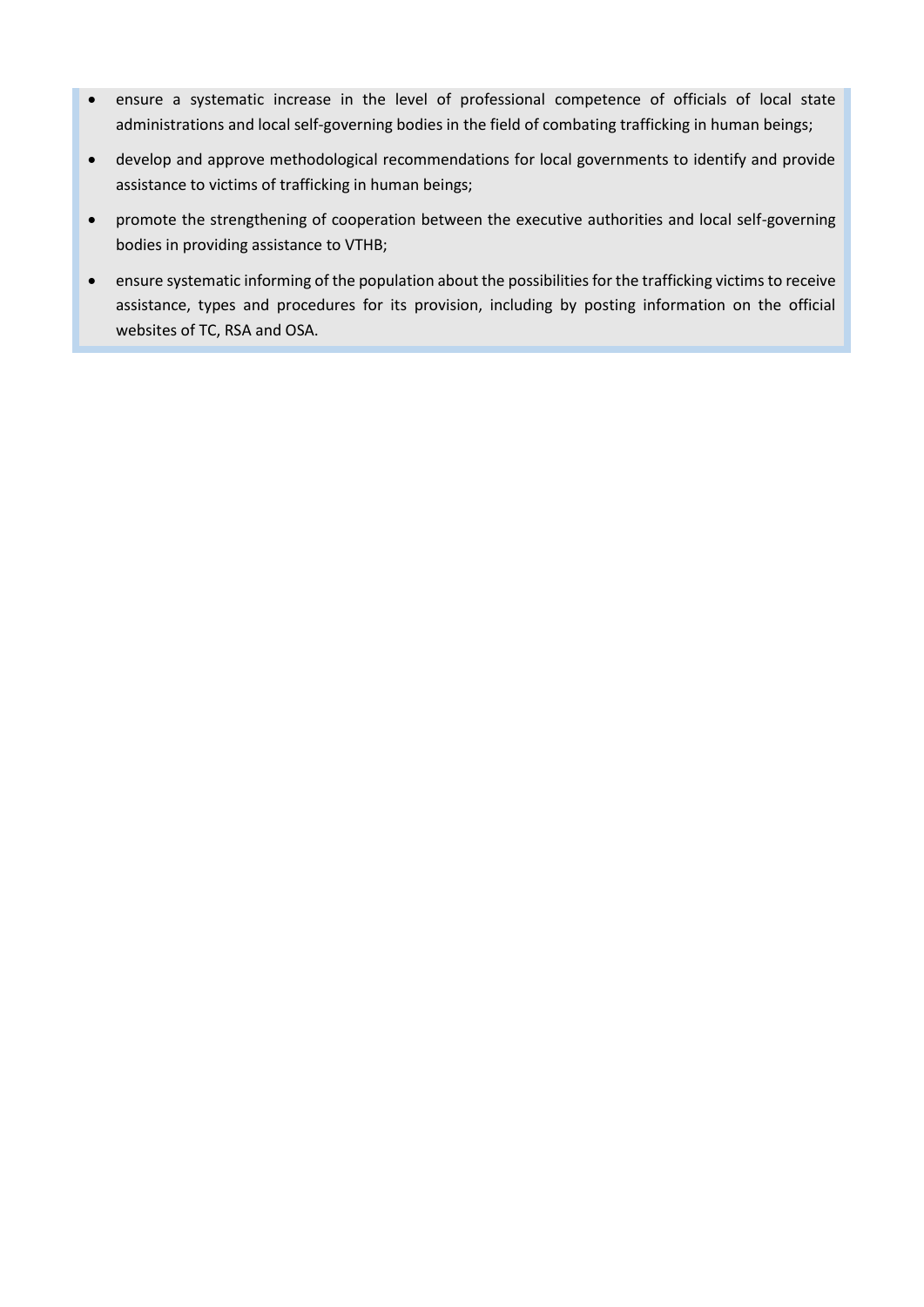## PUBLIC ADMINISTRATION AND SOCIAL PROTECTION SYSTEM REFORM AND VTHBS' ACCESS TO ASSISTANCE

### **DEVELOPMENT OF E-SERVICES**

One of the priority areas of public administration reform is to increase the share of services available in electronic form. Unfortunately, most of the services needed by people in difficult life circumstances, including VTHB, are yet to be included in this list. NGOs that are members of the Coalition have repeatedly expressed the idea of providing the possibilities to work with VTHB remotely, using modern means of communication. Recently it has become even more relevant given the difficult epidemiological situation in many regions of the country, as well as decentralisation reforms that have created certain obstacles both for the interaction of the entities involved in the process of providing assistance to VTHBs and for the victims themselves. However, real-life experience shows that isolated attempts to introduce such formats of work that would reduce the need for physical contact made by NMI actors as a response to the COVID-19 pandemic in 2021 have not become widespread, need to be refined, standardized and regulated at the state level.

### **"**

Elvira Mruchkovska

### **Suchasnyk Plus NGO**

The availability of electronic social services in Ukraine is difficult to assess at this time as in 2021 they were implemented in only two pilot regions: Kyiv and Zhytomyr. At the same time, we can safely state that some of administrative services used by VTHB are available in electronic form: obtaining certificates, extracts, etc. This is an important step, however, more attention should be paid to increasing the digital access of victims to assistance, especially with regard to registering for free social services and filling out certain questionnaires, which will significantly reduce the risk of repeated trauma and increase confidentiality. For example, filling out forms using the personal account reduces the number of civil servants who could access personal information and so on. Judging from the experience of other countries, only name and personal number of the service recipient should be available to all. Moreover, e-services will reduce both time spent and financial costs.

### RECOMMENDATIO

NS

To the Ministry of Social Policy of Ukraine and National Social Service of Ukraine:

- develop and implement a digital format of interaction between entities that provide assistance to victims of trafficking in human beings;
- expand the list of services available in electronic form for people in difficult life circumstances and VTHB, and provide for the possibility of electronic submission of an application for establishing the status of a victim of human trafficking, following strict confidentiality standards;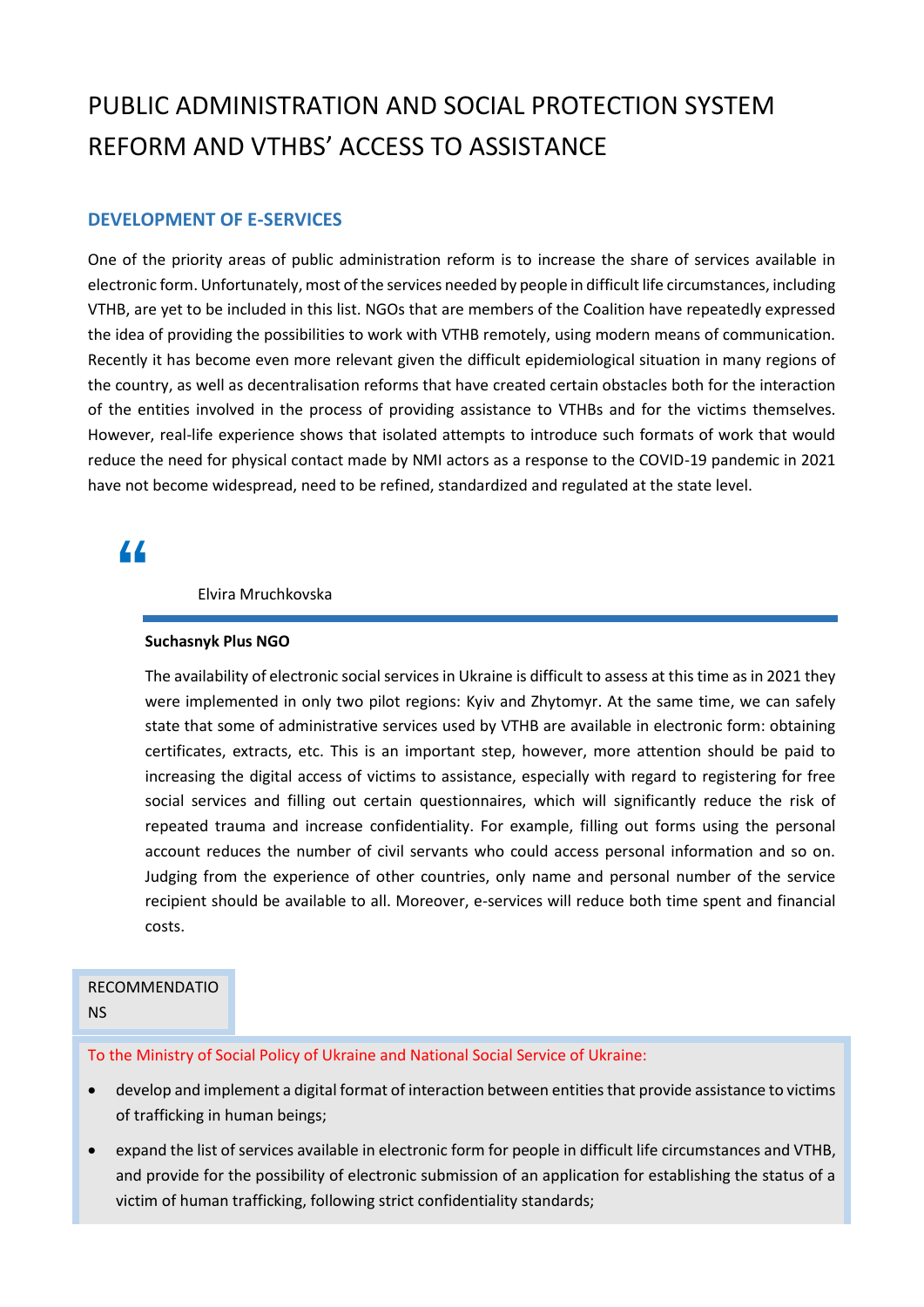• create an information and interactive anti-trafficking Internet portal which will facilitate VTHBs' access to social service providers.

### **DEVELOPMENT OF ASC NETWORK**

One of the notable results of public administration reform was the active development of the ASC network, as well as the expansion of the list of services available in them. Some VTHB which worked with the Coalition's organizations in 2021 have already taken advantage of this convenient opportunity to make use of services at their place of residence, as many victims find it difficult to travel long distances or use electronic services due to lack of money for travelling and lack of relevant gadgets. However, it should be noted that it is too early to recommend VTHB to seek help from ASC, as the provision of assistance to such persons is associated with a number of sensitive issues and requires appropriate training.

### **"**

Elvira Mruchkovska

#### **Suchasnyk Plus NGO**

Currently only a small part of VTHB has used the services provided by ASC. In our experience, there have been no problems with making use of administrative services. However, it should be noted that with the expansion of ASCs' powers, in particular in terms of handling registration to receive the relevant assistance, ASC staff will need appropriate professional training on how to communicate with VTHB.

Some NGOs which are members of the Coalition already have experience working with the ASCs in countertrafficking. Realising the important role that this network can play in the prevention, detection, referral and access of VTHB to the necessary assistance, civil society sector representatives invite ASC specialists to working meetings, conduct training on the specifics of working with victims and disseminate information materials in the centres.

### RECOMMENDATIO NS

To the Ministry of Social Policy of Ukraine and National Social Service of Ukraine:

• introduce obligatory training programs for ASC specialists on how to work with vulnerable categories of the population, in particular VTHB, and develop appropriate instructions on how to interact with other NMI actors and on mandatory communication of all available spectrum of assistance currently guaranteed by law to the victims.

To local state administrations and local self-governing bodies in cooperation with international and civil society organisations:

• as soon as possible start developing and disseminating relevant information materials (booklets, leaflets, posters, contact information) in as many centres as possible, given that the extensive ASC network is an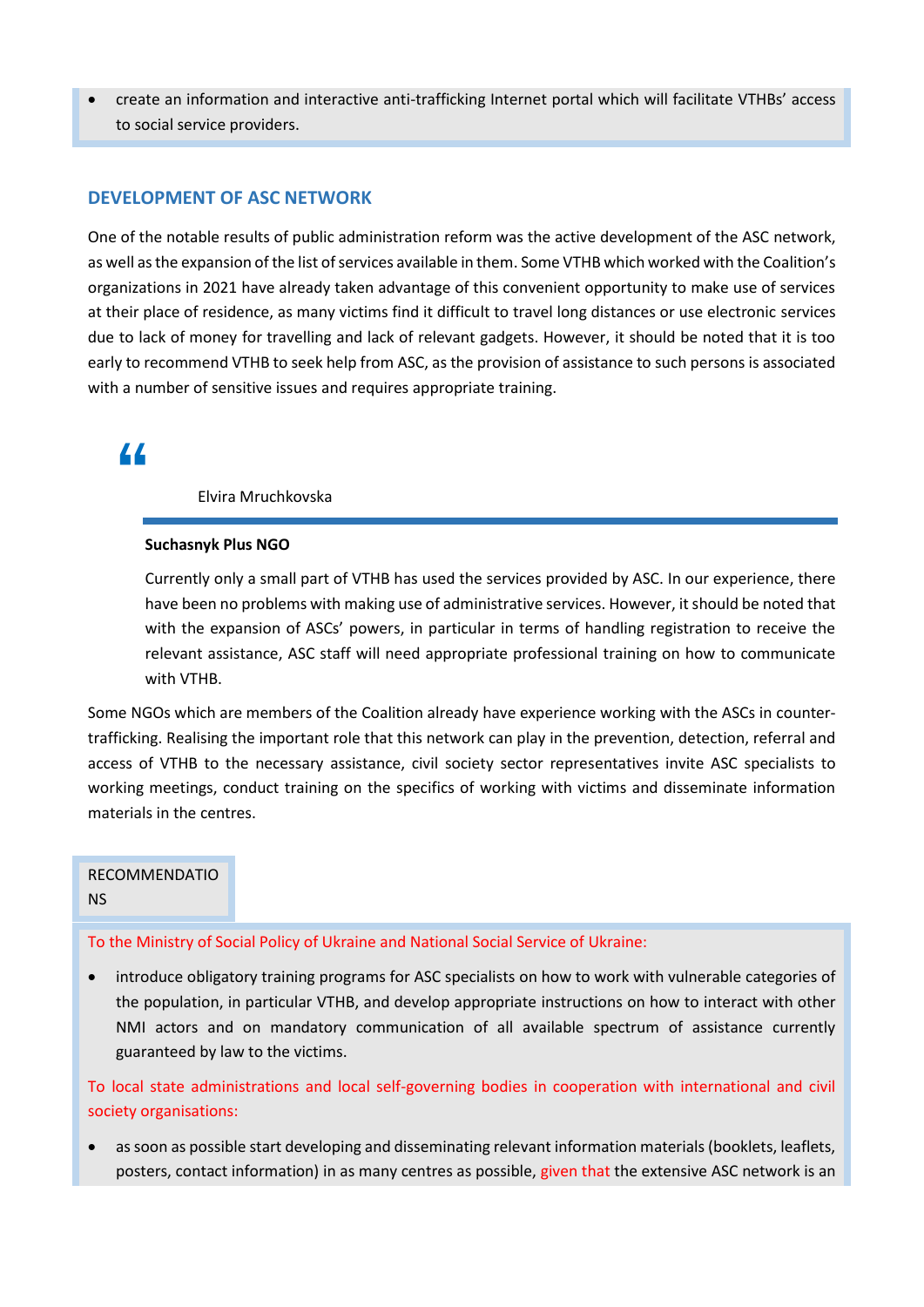extremely effective channel for disseminating information on the dangers of trafficking in human beings in communities.

### **BRINGING SERVICES CLOSER TO USERS**

One of the main concepts of state reform is bringing services closer to users, which means that you can make use of all necessary services (or at least register to receive them) within the boundaries of your community. Despite the obvious advantages of this approach, it involves certain risks for a category of services' recipients such as VTHB since in case of many of them confidentiality is perhaps the main condition under which they dare to seek help.

### **"**

Alla Studilko

#### **Source of Hope Vinnytsia Human Rights Organisation**

Of course, receiving services directly in the community would be very convenient in terms of VTHB's access to them. However, there is a high likelihood of a breach of confidentiality, local people's distrust of the qualifications of service providers is low, and there is prejudice against victims all of which increases the risk of stigma.

### **"**

Elvira Mruchkovska

#### **Suchasnyk Plus NGO**

It is convenient to make use of services at the place of residence if the provision of those services is of high quality, safe and confidential. Since confidentiality should be a "golden" rule while dealing with VTHB, this practice should become legitimate, i.e. legally provide for the appropriate penalty for violating confidentiality. Having this in mind, service providers should receive not the recommended legal instruments, but regulatory ones that have appropriate definitions and rules for regulating the disclosure of confidential information. At this point of community services development, it is too early to talk about ensuring confidentiality and maintaining quality communications with VTHB. In order to ensure safety and prevent the repeated trauma it is better to recommend more reliable and experienced institutions to the victims.

## **"**

#### Maryna Stadnyk

#### **100% Life Cherkasy CO**

The concept of bringing services closer to users is fully in line with the general trends of state reforms in Ukraine, and the results of its practical implementation will become increasingly visible. The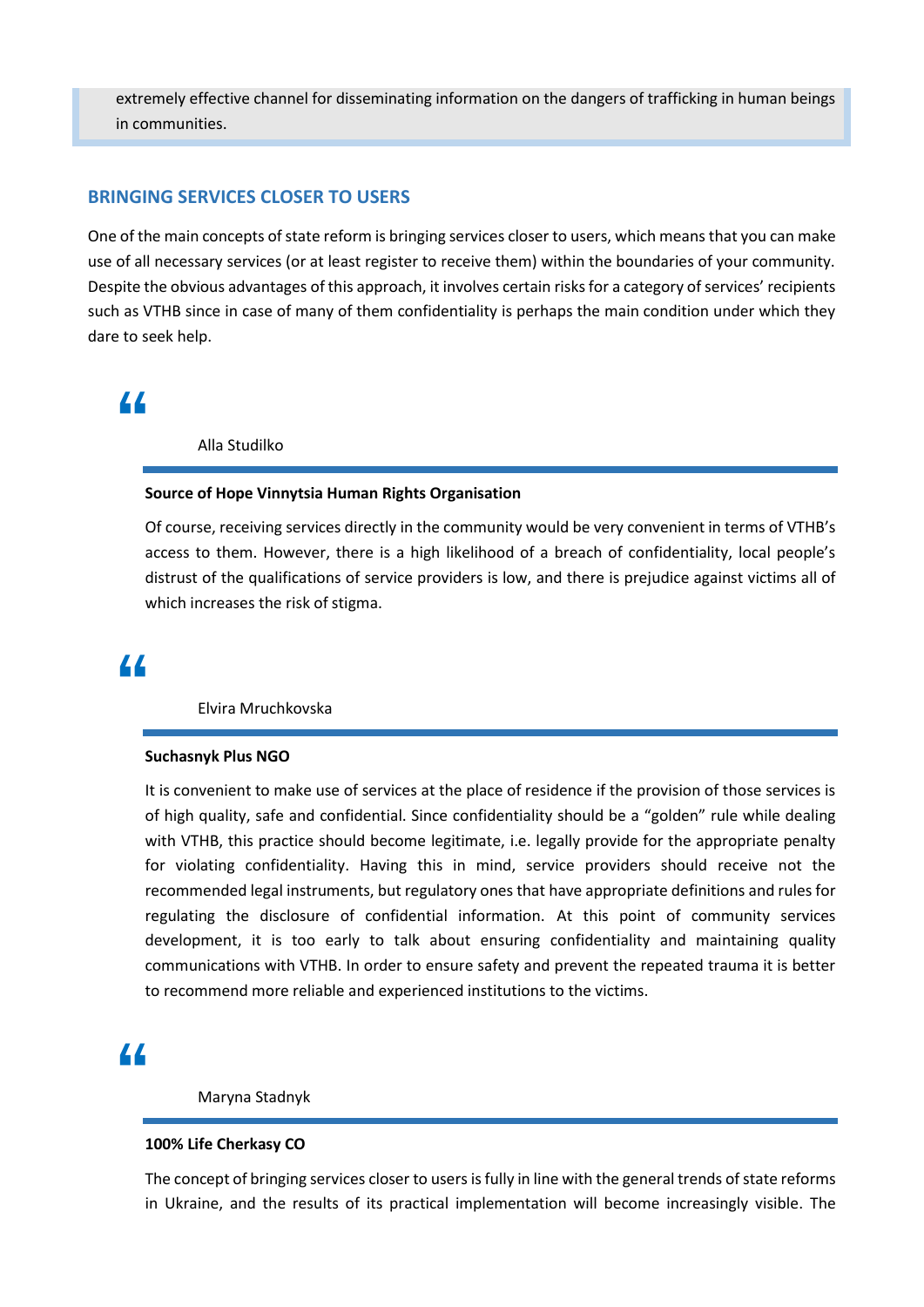situation cannot be changed. Therefore, first of all, it is necessary to work with specialists in the communities to promote tolerant attitude towards victims and a serious attitude to maintaining confidentiality while working with VTHB, among other things.

A significant reduction in the services' quality and lack of necessary institutions and specialists is another aspect of the reform where the powers to provide social services to the population is transferred from central to local level, as close as possible to the recipients of these services. Although the current legislation obliges every community to provide basic social services according to the standard approved by the Ministry of Social Policy, the real situation indicates that there are certain problems involved.

**"**

### Natalia Kozakevych

### **Caritas Ivano-Frankivsk of the UGCC**

On the one hand, bringing services closer to users will make them more accessible, as VTHB will not have to spend time and resources. However, not all communities have Social Service Centre, and there are often no social work specialists at all, which in turn leads to a reduction in the quality of service delivery.

### RECOMMENDATIO NS

#### To the Ministry of Social Policy of Ukraine and National Social Service of Ukraine:

- in order to ensure unimpeded access of VTHB to quality social services in compliance with the confidentiality requirements, continue to support the right to seek assistance from institutions and agencies subordinate to oblast and raion state administrations, regardless of place of registration;
- make the persons providing social services to VTHB liable for disclosing confidential information at the legislative level;
- develop training programs on the functioning of the NMI and training on the specifics of working with VTHB for professionals who provide social services in communities, as well as conduct a large-scale information and educational campaign aimed at developing tolerance for trafficking victims among the population to ensure the necessary protection, support and compassion from the community.

### **NATIONAL SOCIAL SERVICE**

One part of public administration reform is the ministries' reformatting: they are now focused on policymaking, and the implementation of those policies has been delegated to relevant agencies and services including the National Social Service (NSS) established at the end of 2020, which is responsible for the implementation of state policy in the field of social protection, including the prevention and countering of trafficking in human beings.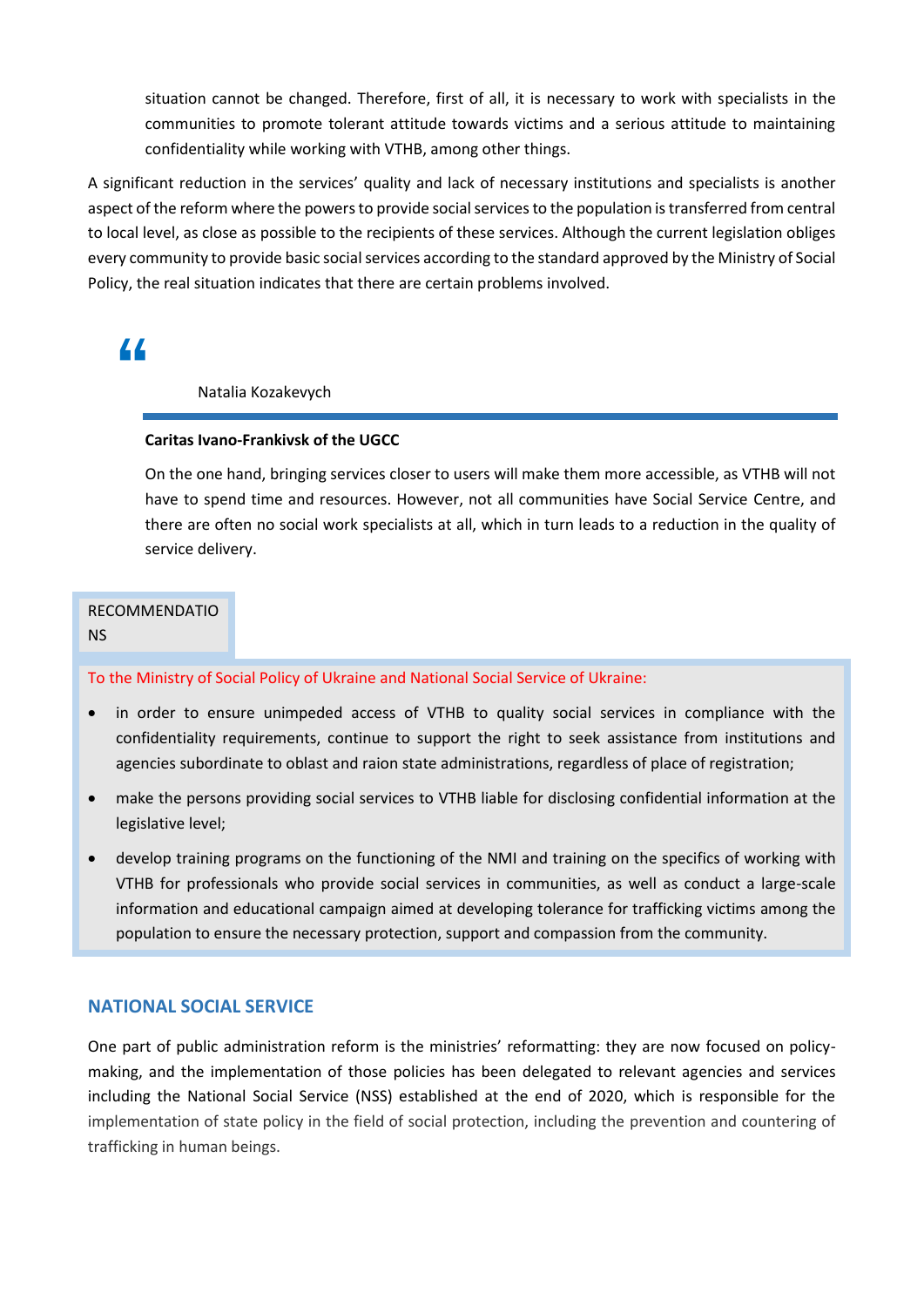However, it is difficult to assess the effectiveness of the new state body at the moment, as it is formed in several stages and the process is still ongoing. Main departments of NSS have been currently created in all oblasts of Ukraine. However, at this stage they are responsible for executing state control over compliance with the law with regard to providing social support and observance of children's rights. Responsible structural subdivisions of the OSA and RSA are still responsible for coordinating counter-trafficking activities and managing the procedure for establishing the VTHB status. In almost half of the oblasts NGOs in the Coalition have been cooperating with the territorial bodies of NSS: organising joint informational and educational events, trainings, working meetings, etc. Some of them have already signed cooperation agreements or plan to do so in the near future. Nevertheless, most NGOs in the Coalition noted that they are yet to see any impact from the establishment of a new state counter-trafficking body in the regions. However, some believe that there is some impact.

### **"**

Luidmyla Derevianko

### **Light of Hope Charitable Association**

Our organization actively cooperates with the main departments of NSS. We organise joint online meetings, plan events and implement them. The service is new, but since its establishment there has been positive changes — LSGB and TC have started viewing human trafficking as a problem and pay more attention to counter-trafficking measures.

### **"**

Anzhela Lytvynenko

#### **"Successful Woman" Kherson Regional Centre**

NSS influences the TC's decisions on ensuring the rights of persons in difficult life circumstances, including VTHB, as well as quality standards for the provision of social services. Communities are sending requests to train specialists and provide them with the appropriate certificates.

A number of experts noted that after the Ministry of Social Policy gave NSS the relevant powers the situation with the establishment of VTHB status has significantly deteriorated.

## **"**

### Tetiana Semikop

### **Non-Governmental Organisation "Faith, Hope, Love Public Movement"**

Due to the fact that NSS received powers to grant VTHB status, the number of successful applications has decreased significantly. In 2021 only one person from Odesa oblast got the status.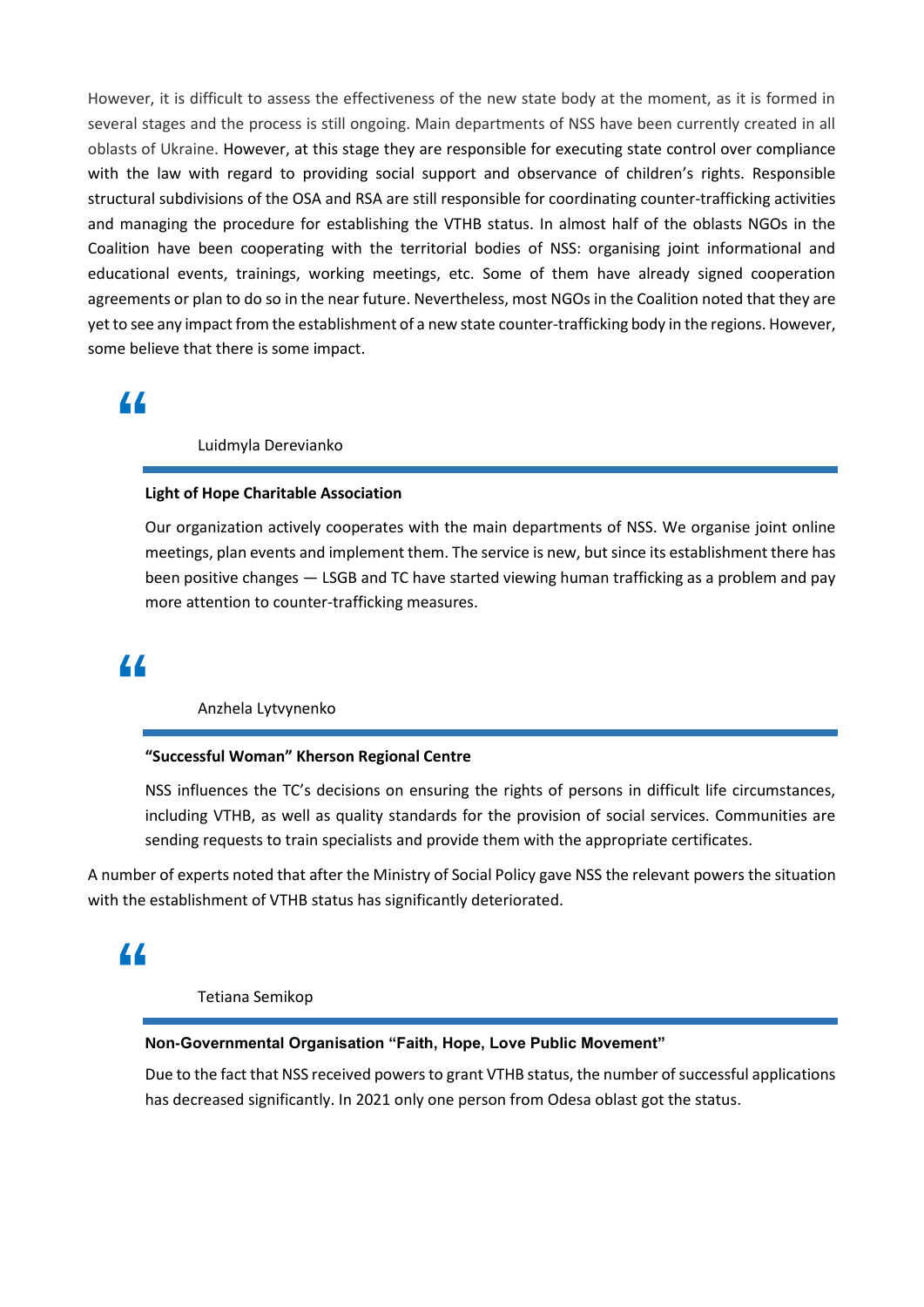Olena Morhun

### **Promin Dnipro NGO**

After the transfer of powers one person received the rejection to the status of a victim of human trafficking application in Dnipropetrovsk oblast. We believe that the refusal was unfounded, as this person was recognized as a victim in a criminal case initiated under Article 149 of the Criminal Code of Ukraine.

On a positive note, we should mention the efforts NSS makes to increase the level of competence of officials responsible for establishing VTHB status, as well as LSGB and TC staff. For example, in 2021 representatives of NGOs in the Coalition at the request from NSS organised and held 11 cluster trainings for more than 150 officials of oblast and raion structural units, as well as a series of trainings attended by almost 1500 ATC employees.

### RECOMMENDATIO NS

### To the National Social Service of Ukraine:

- continue organizing counter-trafficking trainings, in particular on the topic of NMI functioning, for specialists of the responsible structural units of oblast state administrations, raion state administrations and local self-governing bodies;
- increase the number of persons who have been granted VTHB status, in particular by avoiding unjustified refusals;
- include tasks on the implementation of counter-trafficking policy in the provisions of the NSS territorial bodies, in particular: analysis of the activities of entities working in this area, coordination and control of the activities of institutions providing assistance to VTHB; managing the procedure for establishing VTHB status, implementing anti-trafficking measures, etc.;
- accelerate the process of establishing NSS territorial bodies at raion level to ensure the implementation of those service functions defined by law that cannot be implemented at the oblast level and at the level of the territorial community.

### **CSSFCY REORGANISATION**

In accordance with the Resolution of the Cabinet of Ministers of Ukraine No. 479 of 01.06.2020 in 2020 the process of establishing a network of Centres for Social Services (CSS) in all oblasts began with reorganisation of Centres of Social Services for Families, Children and Youth (CSSFCY) and adoption of new regulations with regard to their work. In essence, oblast institutions have become methodological and training centres for social work and the provision of social services, and the functions of local CSSs have expanded considerably, although their counter-trafficking provisions include only one item on the rehabilitation plan for victims of human trafficking.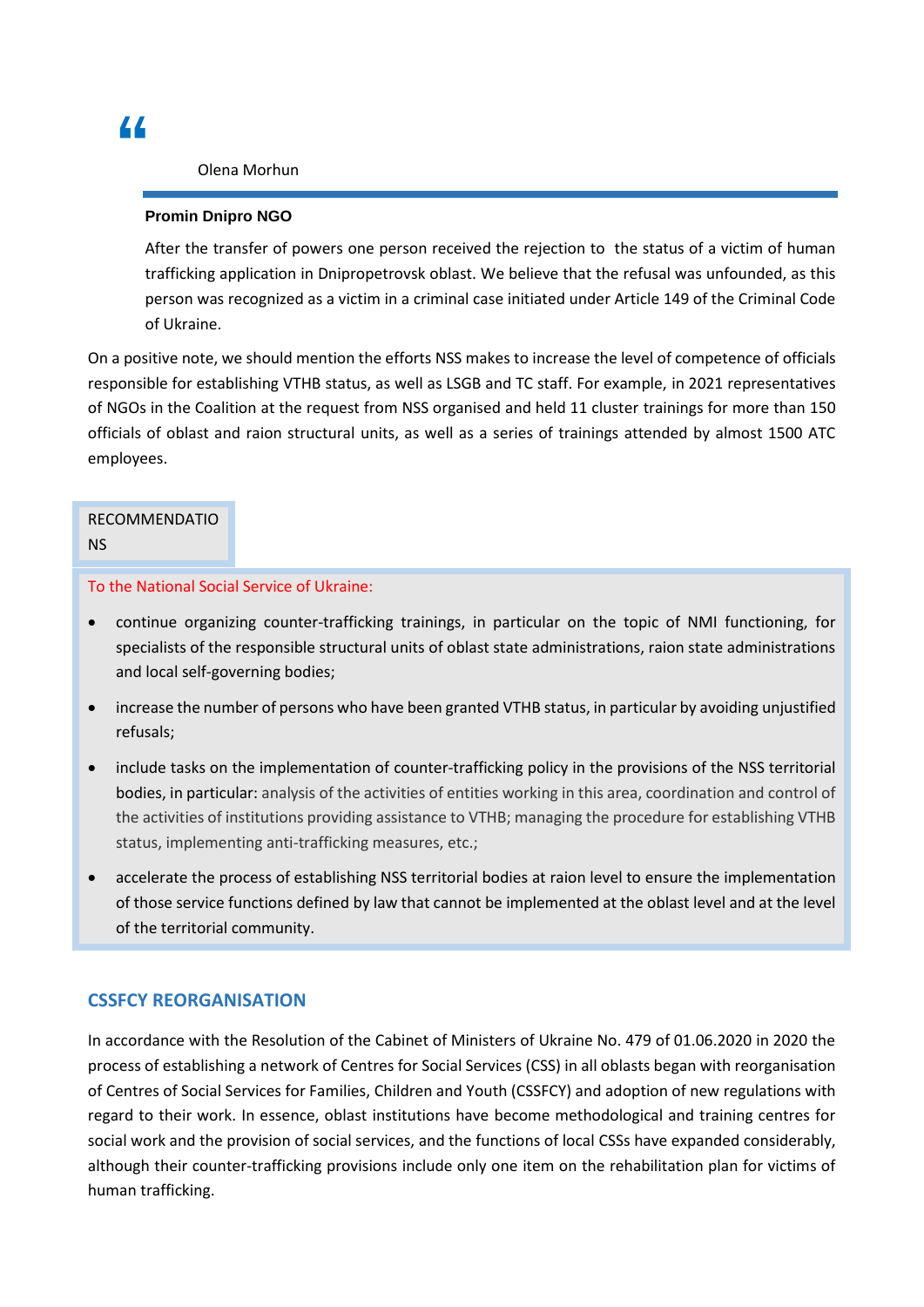The Coalition draws attention to the fact that the transformation of CSSFCY, which is one of the key actors in the NMI, into the CSS has not yet been reflected in counter-trafficking regulations, although in the case of the National Police and the National Social Service the relevant changes were made fairly quickly.

## **"**

Elvira Mruchkovska

### **Suchasnyk Plus NGO**

The situation regarding CSSFCY and CSS is ambiguous. Yes, some CSSFCY still operate with limited functions and resources; some of them ceased their activities. This means that the Resolution of the Cabinet of Ministers of Ukraine No. 783 cannot be fully implemented in the regions where CSSFCY no longer exists. As for the CSS located on communities' territory and subordinate to them, they are not guided by this resolution and perform their functions in accordance with other legislation.

### RECOMMENDATIO

NS

### To Verkhovna Rada of Ukraine, Cabinet of Ministers of Ukraine:

• make appropriate amendments to the Law of Ukraine "On Countering Trafficking in Human Beings", Resolution of the Cabinet of Ministers of Ukraine "On Approval of the Procedure for Establishing the Status of Victims of Trafficking in Human Beings" and Resolution of the Cabinet of Ministers of Ukraine "On Approval of the Procedure for Cooperation Between Counter-Trafficking Entities" replacing the words "centre of social services for families, children and youth" with "centre of social services".

### **CSS ESTABLISHMENT IN THE COMMUNITIES**

More than 95% of territorial communities (1370 out of 1439) already created child protection services which according to the current legislation have the authority delegated to them to ensure the implementation of state policy on social protection of children within the relevant territory. Identifying and assisting children who have been trafficked and are being exploited should become an important aspect of their work. However, it is extremely difficult to assess their effectiveness in this area, as a significant part of the services have not yet been implemented fully because they are still being formed while the specialists are mostly engaged in resolving administrative issues and organizing the database on children who were previously registered in the raion CSS. Due to this, most organizations do not have practical experience of working with CSS in communities. At the same time, they are forced to report the extremely low level of detection of children VTHB in 2021.

Representatives of the Coalition note that the transfer of powers to CSS in communities is associated with a number of issues that may continue to significantly affect the level of identification of f of child trafficking casesas well as the quality and timeliness of assistance. In particular, those issues are the low level of training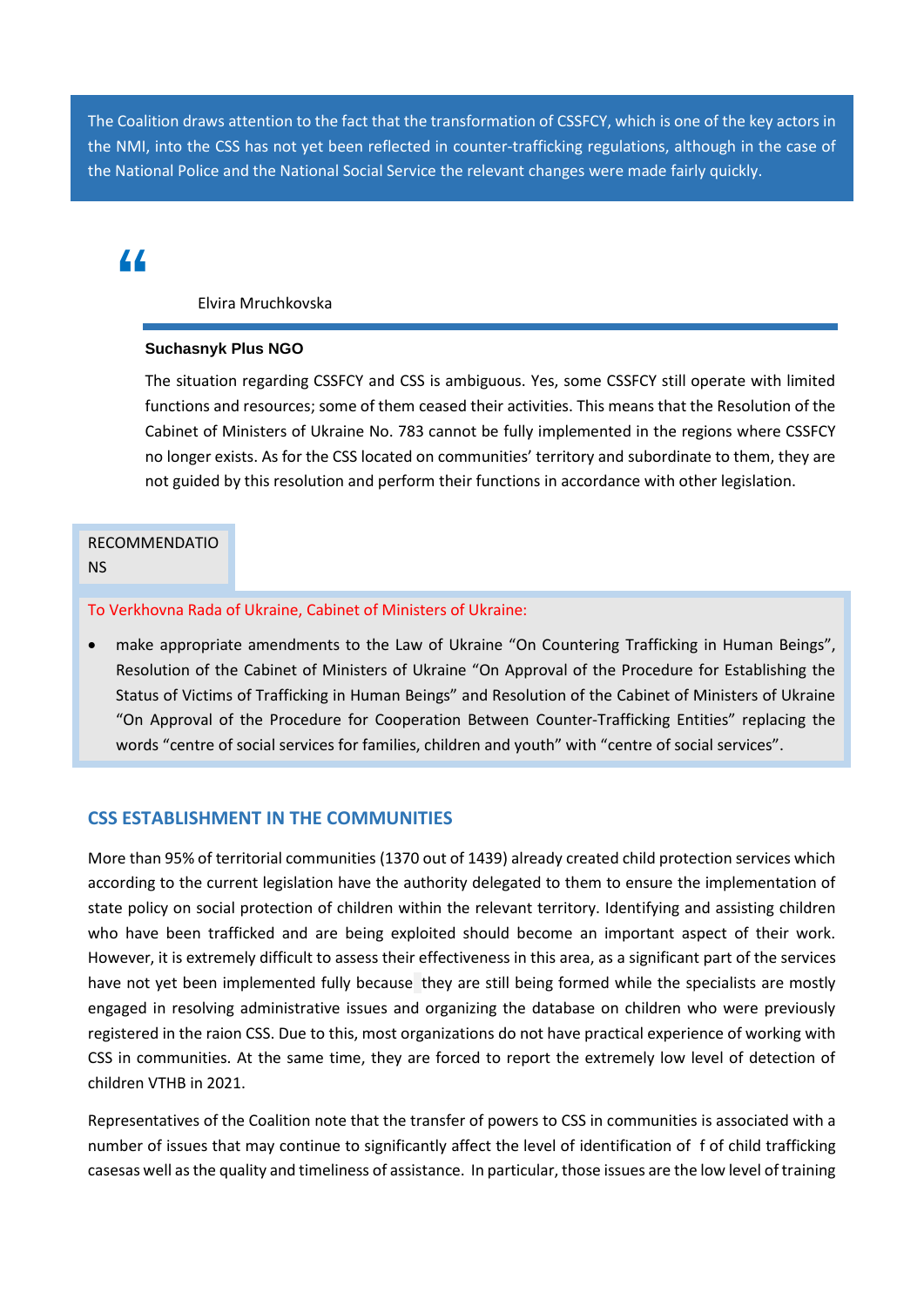of counter-trafficking staff, lack of experience with NRI, high workload due to insufficient number of employees, who are usually forced to perform the functions of several specialists, poor facilities, etc.

## **"**

### Elvira Mruchkovska

#### **Suchasnyk Plus NGO**

Unfortunately, the newly established child protection services in communities are not ready to identify and provide assistance to children VTHB. This is due to the level of professional training of specialists, as well as the technical ability to provide services confidentially and securely. Most communities are limited in their use of special facilities for working with children in need of protection and assistance, especially during the heating season. Moreover, about 10% of services still operate without the status of a legal entity due to lack of own funding to work as a separate legal entity within the community. In addition, they are still focusing on guardianship and custody, as well as on awarding/ cancelling the relevant benefits. Currently CSS needs to standardize the provision of services to children and revise the regulations on activities in accordance with the real working conditions of local communities.

To date, the results of reforming the system of child protection bodies and services are quite ambiguous. The process of creating up and setting up new institutions is expected be complex and time-consuming, but it can become an important and very powerful resource in the fight against human trafficking. Working directly in the community, CSS specialists will have much more information about such children, will be able to immediately react to violations of their rights and remove them from dangerous situations. The efforts made for the training and full involvement of the newly created services in the field of combating child trafficking will certainly pay off.

### RECOMMENDATIO NS

- To the National Social Service of Ukraine:
- provide systematic training of the communities' CSS specialists on combating trafficking in human beings and the functioning of the NMI;
- clearly define CSSs' responsibilities and powers in communities in the field of protection of child victims of trafficking, indicating them in the relevant model regulations and job descriptions;
- develop and disseminate among CSS experts methodological materials on the identification of trafficked and exploited children, the specifics of working with such children and the algorithm for providing assistance to them;
- prepare informational and educational anti-trafficking materials for children and youth, and begin disseminating them in the communities with the help of CSS.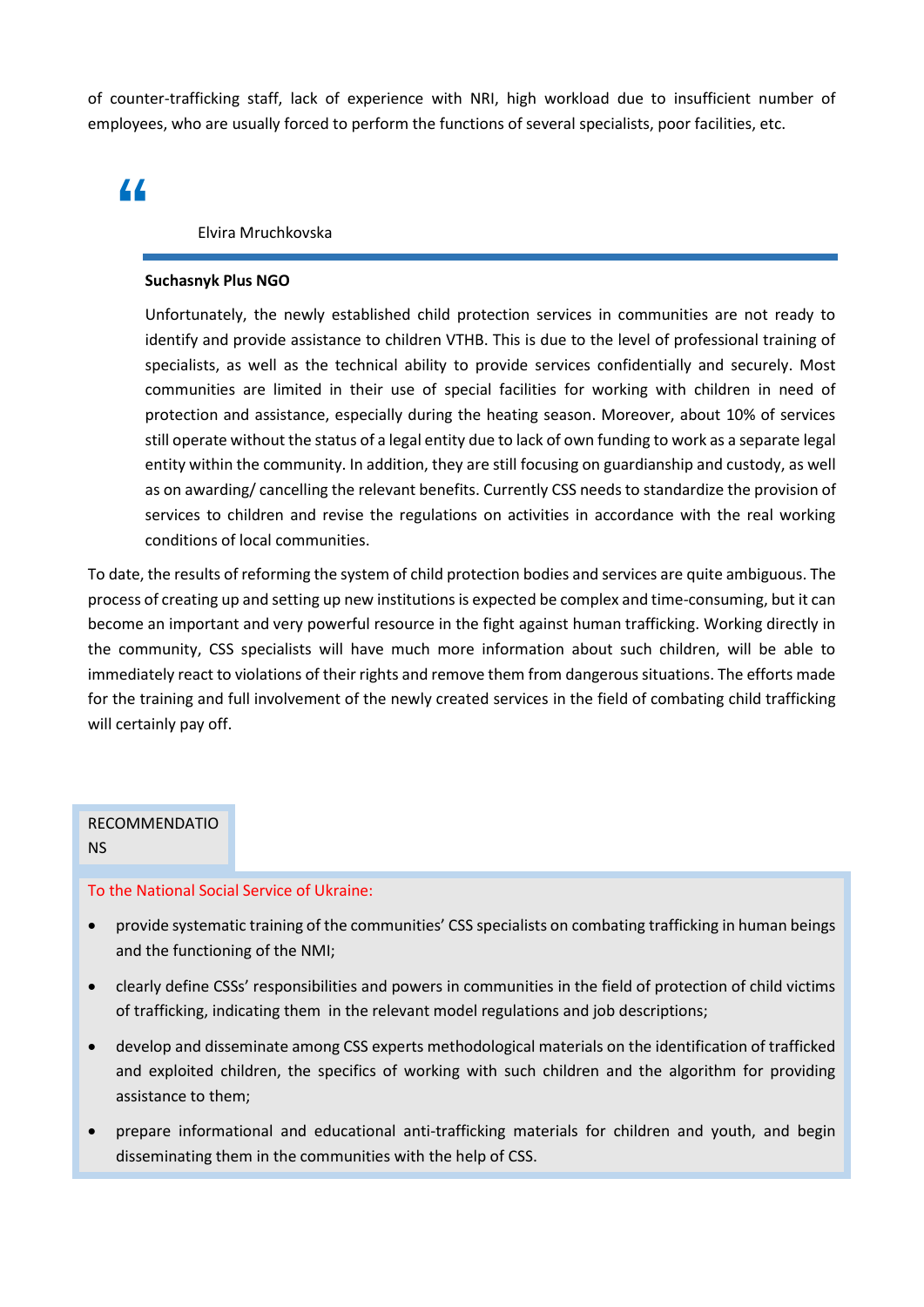## LAW ENFORCEMENT REFORM AND THE FIGHT AGAINST TRAFFICKING IN HUMAN BEINGS

### **MIGRATION POLICE DEPARTMENT**

Reforms of the law enforcement system have been underway in Ukraine since 2010. During its existence, the relevant Department for Combating Trafficking in Human Beings within the Ministry of Internal Affairs has been reorganized several times. There have been several structural innovations have recently as well. At the end of 2020 the Department for Combating Crimes Related to Trafficking in Human Beings was transformed into the Migration Police Department with relevant transformations in the regions as well. These structural changes were explained by the need to intensify counter-trafficking measures and measures against unregulated migration, as the former units of the divisions for combating crimes related to trafficking in human beings were focused on criminal offences against public morality. But did it actually lead to positive changes?

Official statistics is yet to show a significant performance improvement. For example, according to the Office of the Prosecutor General, there were 232 criminal offences related trafficking in human beings in 2021, which is 10% more than in 2020, but much less than in previous years. However, it is the situation only with registering such cases in the Unified Register of Pre-Trial Investigations. The quality of pre-trial investigation remains almost at the same level. In 70% of criminal proceedings people have been served with a notice of suspicion. Same as before, less than half of all trafficking-related indictments go to court.



Number of registered criminal offences

Number of persons recognized as victims under Article 149 of the Criminal Code of Ukraine Number of criminal offences referred to court

It should be noted that the level of public awareness of activities in this area cannot be considered good. The web resources of the Ministry of Internal Affairs, National Police and Migration Police Department do not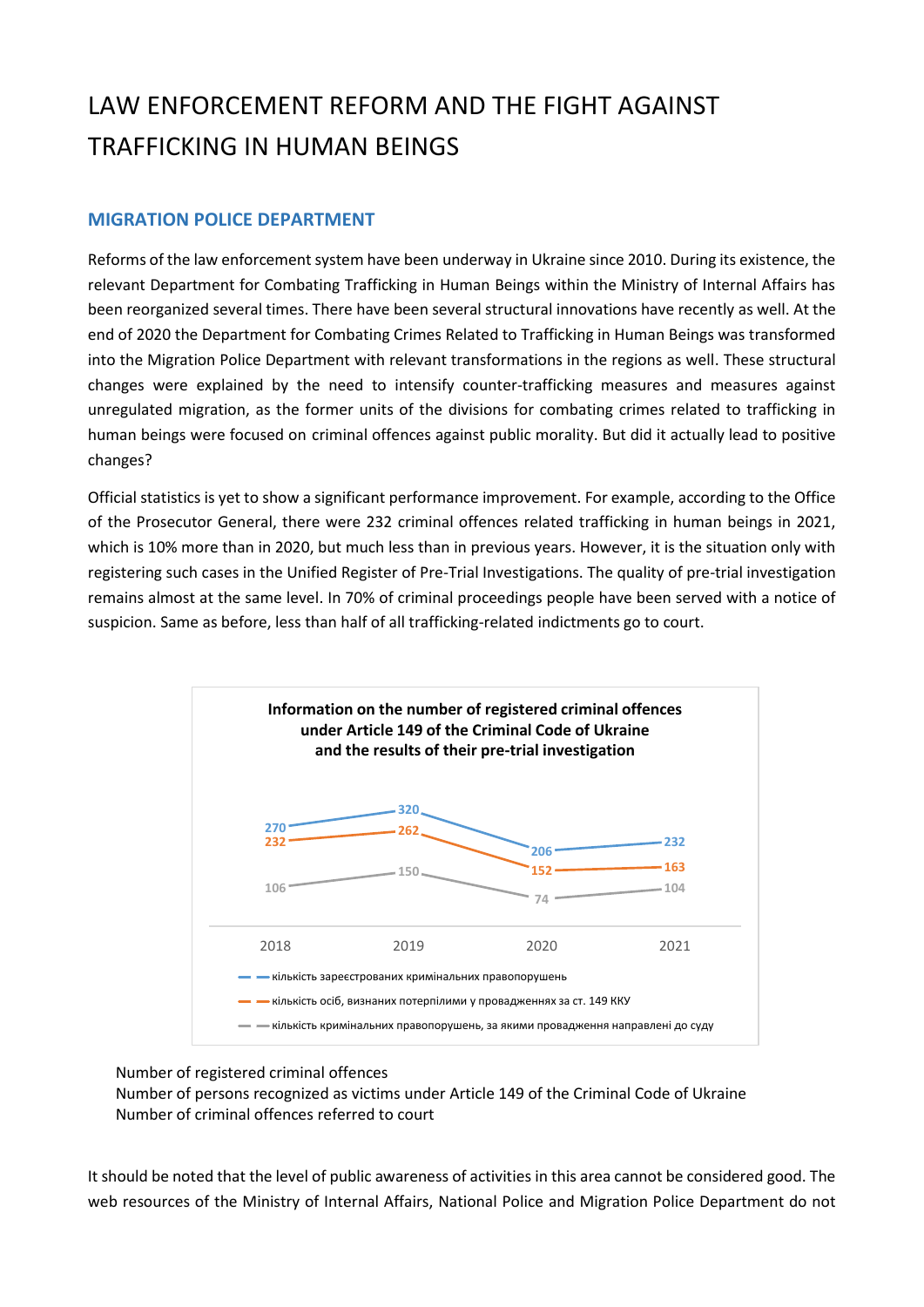contain periodic consolidated information on the number of neutralized criminal groups involved in trafficking in human beings, the number of persons prosecuted and punished for this crime, as well as other statistics. There is also no information which would explain what it trafficking in human beings, how to recognize the crime, what to do if it is committed, etc. That does not increase the level of public confidence in law enforcement agencies and does not encourage victims to seek help.

There are also some organizational problems. Despite working in the new format for a year, the Regulations on the Migration Police Department have not yet been approved, and accordingly, there are no regulations on its territorial subdivisions. There is a shortage of staff in some regions.

Most NGOs in the Coalition noted that the establishment of Migration Police Departments in the regions did not have a significant impact on the effectiveness of counter-trafficking efforts. The police has a tendency to focus on combating unregulated migration – crimes related to the legalization of foreigners, their illegal activities in Ukraine and the illegal transportation of migrants.

## **"**

### Oksana Ustynova

### **Ksena Charitable Foundation**

The creation of Migration Police after reformatting has only resulted in more work for the understaffed unit: it is now focused on migrant offenders. There has been a sharp decrease in the number of crimes detected under Article 149 in 2021.

### **"**

Elvira Mruchkovska

#### **Suchasnyk Plus NGO**

There is a shift in emphasis/priorities from combating trafficking in human beings to combating unregulated migration. Under such conditions, the limited staff of regional structural subdivision will be forced to pay less attention to human trafficking cases, including organ trafficking and sale of children, etc.

### RECOMMENDATIO

NS

### To the National Police of Ukraine, including the Migration Police Department:

• ensure the periodic publication of statistical information on the results achieved by Migration Police which will serve as a basis for public monitoring of the effectiveness of anti-trafficking, in particular by posting on the official website of the National Police and Facebook page of the Migration Police Department;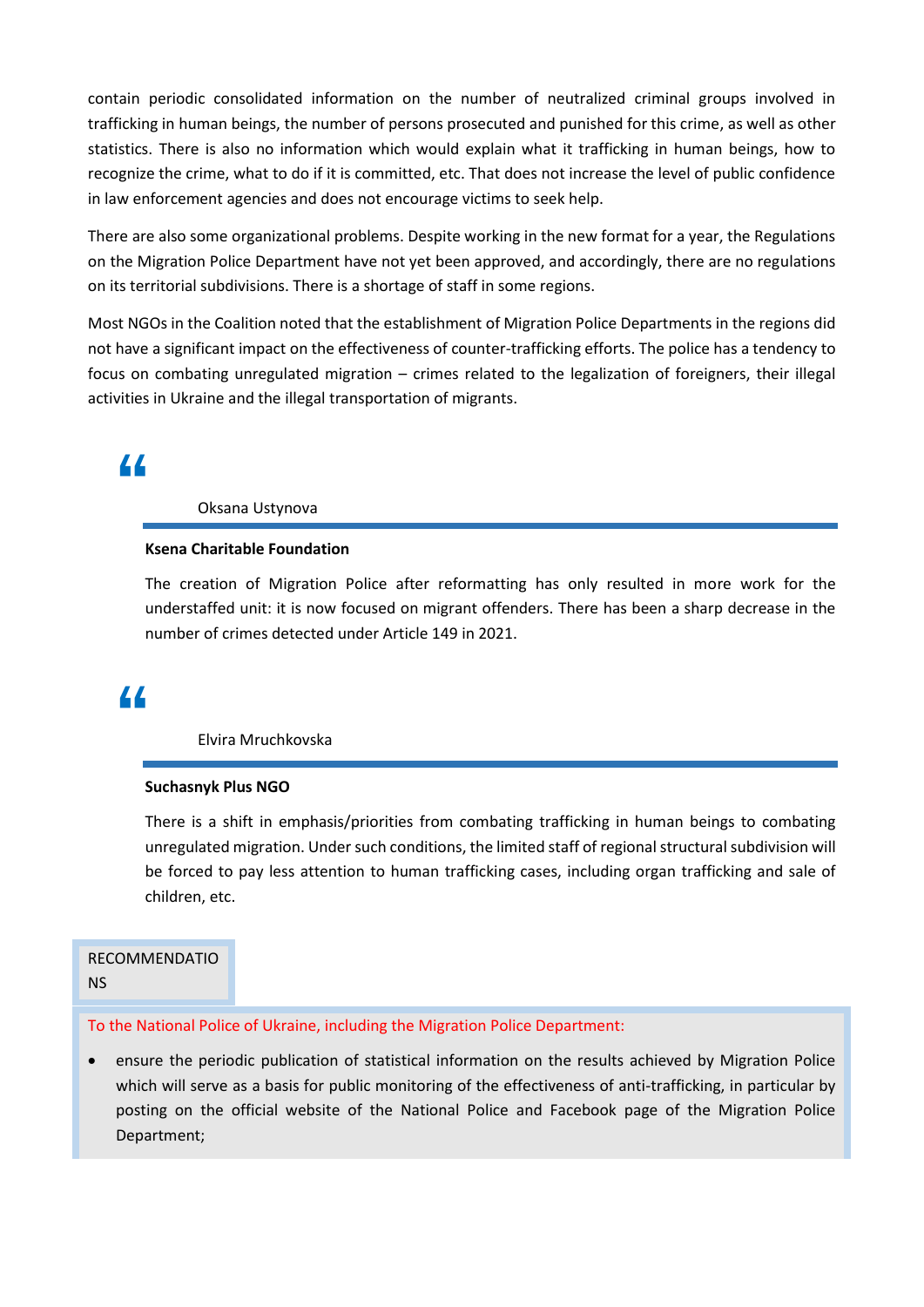- ensure free access to information and materials on combating trafficking in human beings, in particular on the risks of being trafficked, ways to avoid it, contact information of the relevant institutions, opportunities for VTHB to get assistance, etc.;
- approve the Regulations on the Migration Police Department and its territorial subdivisions with the clear definition of their anti-trafficking powers;
- intensify anti-trafficking activities and prevent the emphasis from shifting to other areas.

### **COMMUNITY POLICE OFFICER PROJECT**

In 2018, a project to introduce the position of Community Police Officer (CPO) was launched in Ukraine. CPO would live and work in TC, respond to violations in a timely manner and enjoy the trust of local residents. There are currently 755 active CPOs in Ukraine, serving 440 territorial communities, and by the end of 2022 their number should more than double. Of course, such a powerful resource can play an important role in identifying and redirecting victims of trafficking in human beings, as well in preventing community residents from falling into a dangerous situation, and therefore must be involved in the implementation of antitrafficking activities.

However, unfortunately, this resource is not being properly used yet and the CPOs themselves are largely unprepared for such activities.

### **"**

### Maryna Pasiechnyk

### **Head of All-Ukrainian Counter-Trafficking NGO Coalition**

Currently community police officers are not sufficiently prepared for counter-trafficking work. At the same time, knowing the situation in the community well, they can help people who are at risk of being trafficked or have already been exploited. Therefore, it is extremely important to improve their competence to implement preventive activities for the population, especially the groups at risk, identify victims and redirect them to government agencies and NGOs to get the necessary assistance.

NGOs in the Coalition strive to establish effective systemic cooperation with community police officers. In particular, some CPOs already took part in trainings, workshops, round tables and informational and educational events organized by NGOs from Vinnytsia, Volyn, Dnipropetrovsk, Donetsk, Poltava, Ternopil, Kherson, Khmelnytskyi oblasts within the framework of the projects of the anti-trafficking entities to implement the National Mechanism for Interaction. NPU Main Directorate in Cherkasy oblast and 100% Life Cherkasy CO reached an agreement to organise and hold trainings for CPOs in the directorate's training centre.

However, the number of trafficking victims detected and referred by community police officers remains extremely low. There are only some isolated cases in Khmelnytskyi and Chernivtsi oblasts.

Given that the positions of community police officers have been introduced only in some TC, it is necessary to intensify work with those officers who work there.